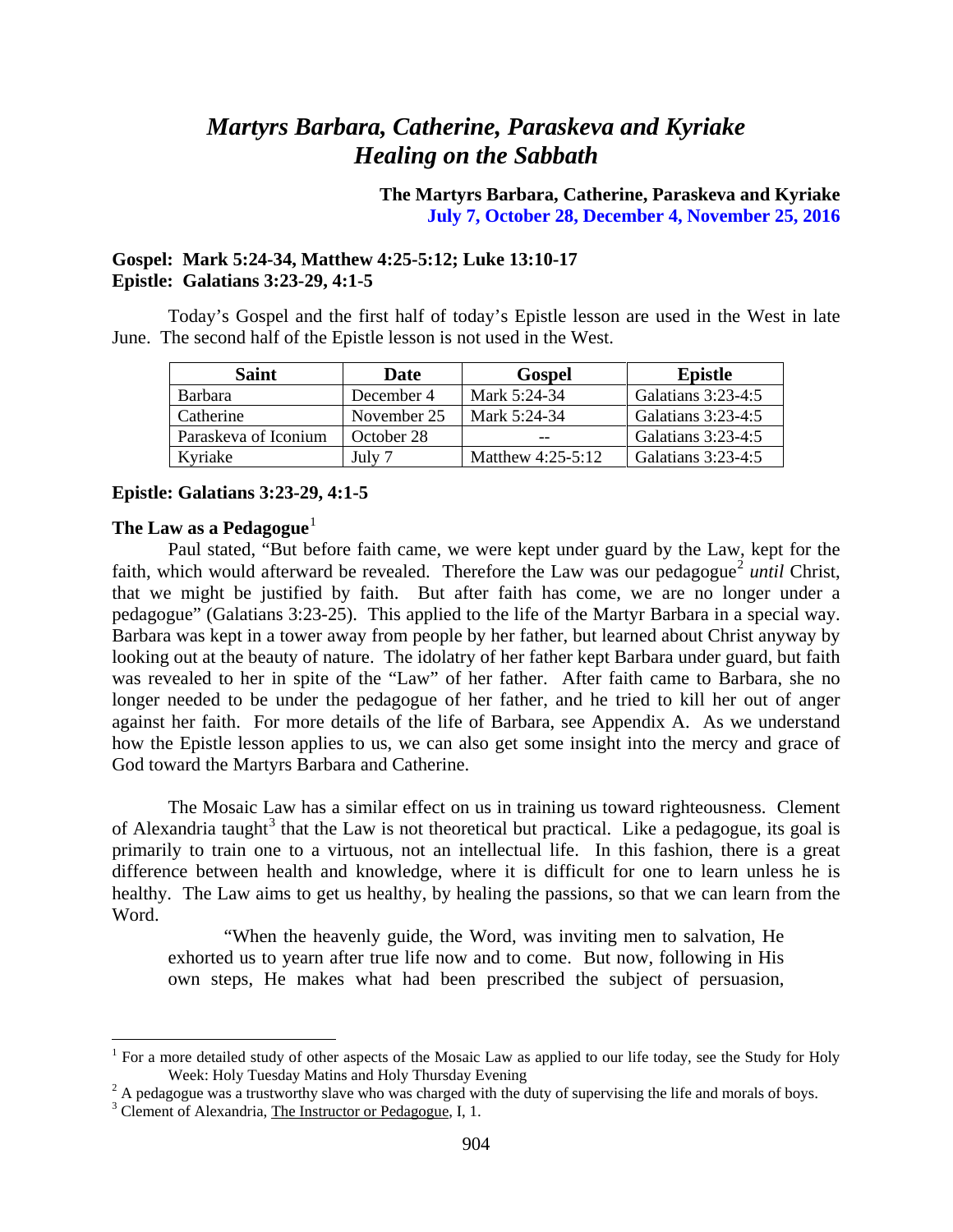promising the cure of the passions within us. Let us then designate this Word appropriately by the one name *Tutor*" (or *Pedagogue*, or *Instructor*). Copyright © Mark Kern 2005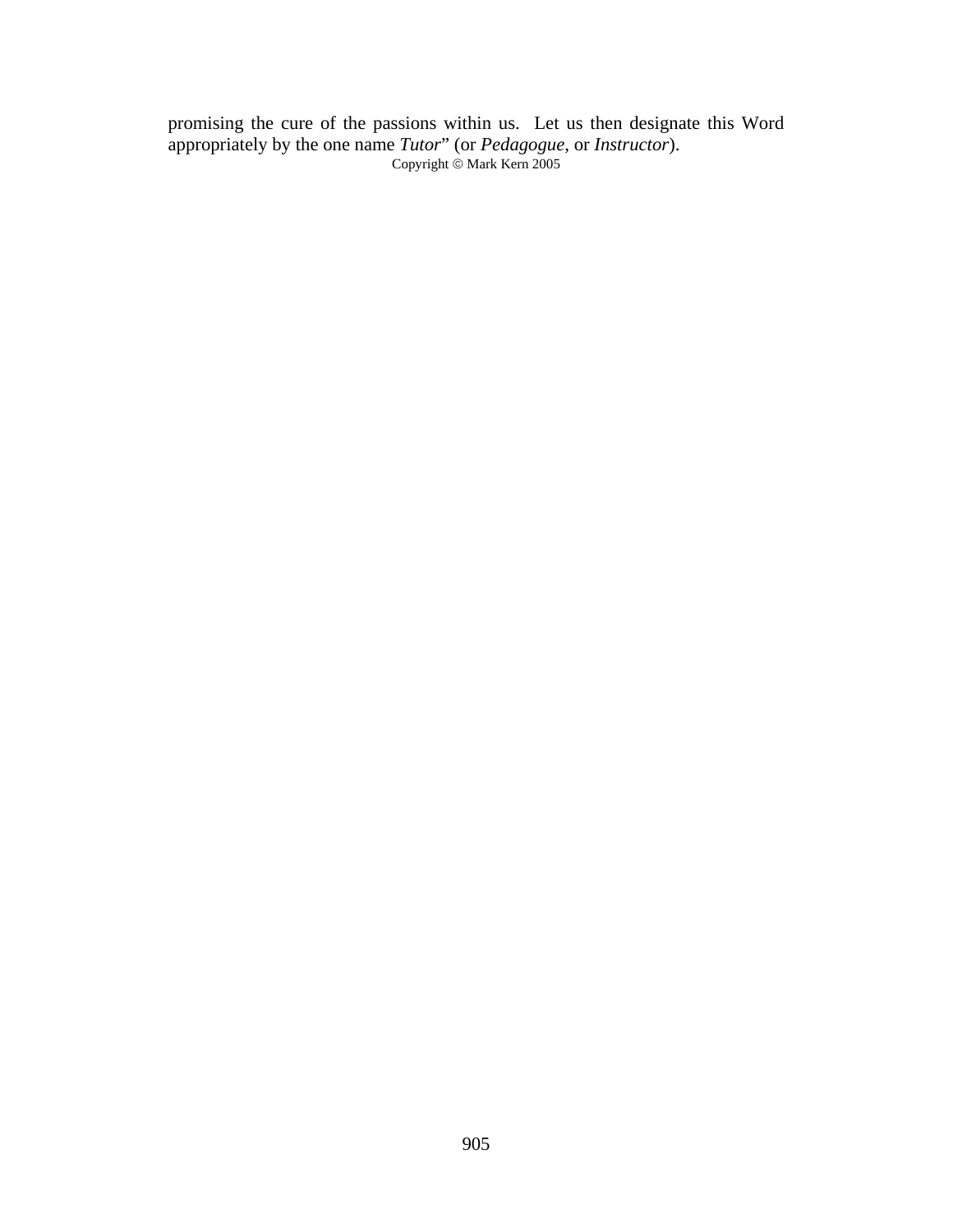"The Instructor being practical, not theoretical, His aim is thus to improve the soul, not to teach, and to train it up to a virtuous, not to an intellectual life. This same Word is a good teacher, but not yet in the present instance. For the Word teaches us in matters of doctrine by explaining and revealing. But our Educator, being practical, first exhorts to the attainment of right dispositions and character. Then He persuades us to the energetic practice of our duties, enjoining on us pure commandments, and exhorting us to follow representations of those who formerly wandered in error. Both are very useful; that which assumes the form of counseling leads to obedience, and that which is presented in the form of example leads to imitation. The latter is of two kinds — the one having for its purpose that we should choose and imitate the good, and the other that we should reject and turn away from the opposite".

"From this ensues the healing of our passions due to the quieting of those examples. The Pedagogue strengthens our souls, and by His benign commands, as by gentle medicines, guides the sick to the perfect knowledge of the truth".

"There is a wide difference between health and knowledge. Learning produces knowledge; healing produces health. One, who is ill, will not therefore learn any branch of instruction till he is well. Neither to learners nor to the sick is each injunction expressed the same way. To learners, it is expressed in such a way as to lead to knowledge, and to the sick in such a way as to lead to health. For those of us who are diseased in body, a physician is required, so also those who are diseased in soul require a pedagogue to cure our maladies. Following this a teacher is needed to train and guide the soul to all required knowledge when it is made able to admit the revelation of the Word. Eagerly desiring to perfect us by a gradual process that is conducive to salvation, and that is suited for effective discipline, a beautiful arrangement is observed by the all-beneficial Word, who first exhorts, then trains, and finally teaches".

The Martyrs Barbara and Catherine were thus prepared by their training in morality and discipline to receive Christ!

We ask for the same assistance from the Lord all our lives. For example, in both "The Evening Prayer" at Vespers and in "The Great Doxology" at Matins, we say:

- 1. Blessed are You, O Lord; teach me Your statutes.
- 2. Blessed are You, O Sovereign; let me understand Your statutes.
- 3. Blessed are You, O Holy One; enlighten me with Your statutes.

There is a progression here in our understanding of the things of God as we are first taught, then we understand, and finally the Holy Spirit enlightens us.

The Evlogetaria, that is sung during Sunday Matins, illustrates the interaction of the Law with the Holy Spirit. As the cantor describes the work of the Holy Spirit during the Resurrection, the congregation responds by asking the Lord to teach us His Statutes. If we understand the Lord's statutes, and are enlightened by them, we will also understand what the Holy Spirit is doing in our midst! The Evlogetaria goes as follows: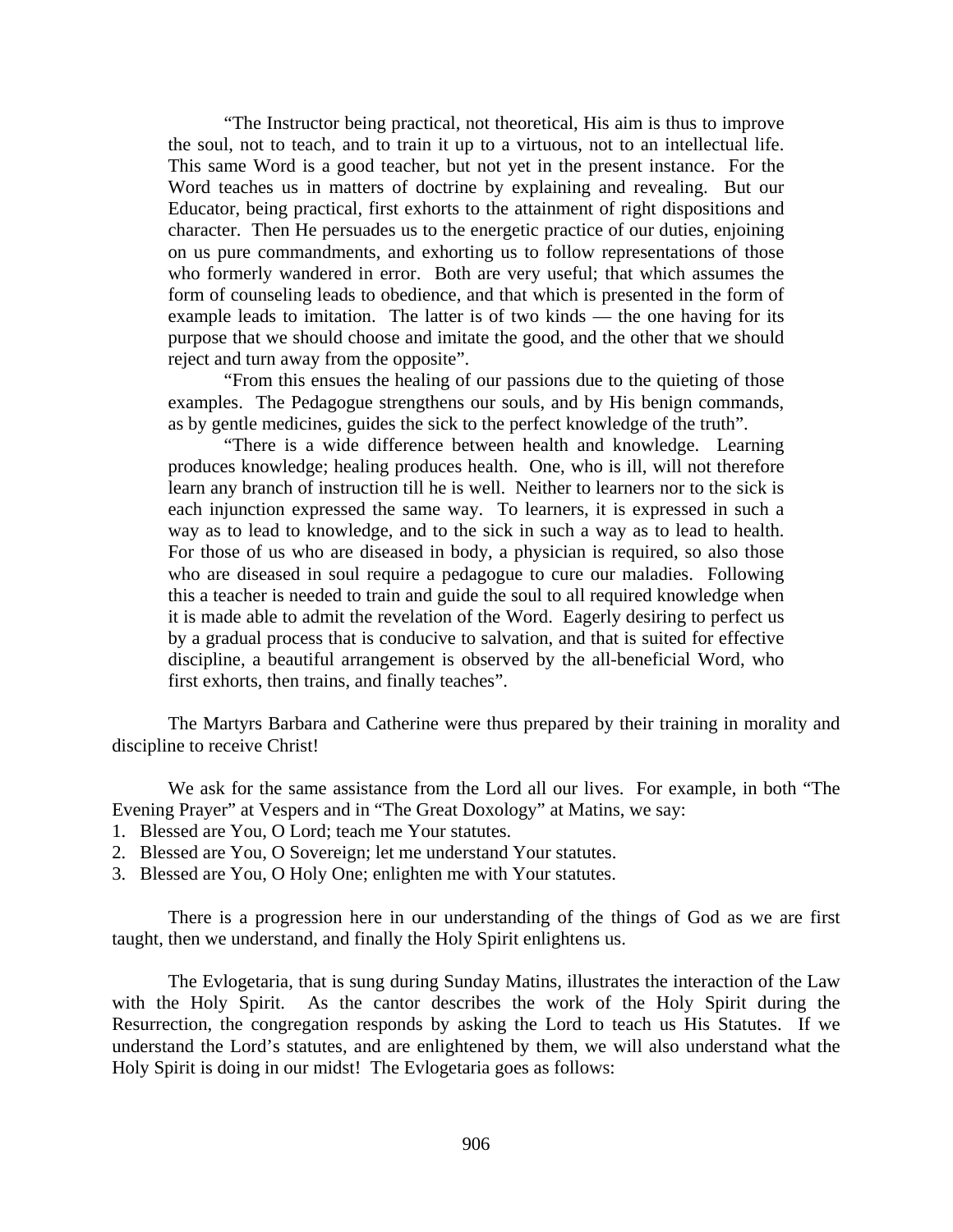**Refrain:** Blessed are You, O Lord; teach me Your statutes.

**Cantor:** The Company of the Angels was amazed, when they beheld You numbered among the dead. Yet You, O Savior, destroyed the power of death, and with You raising up Adam and releasing all men from Hell.

**Refrain:** Blessed are You, O Lord; teach me Your statutes.

- **Cantor:** Why, O women disciples, do you mingle sweet-smelling spices with your tears of pity? The radiant angel within the sepulcher cried to the Myrrh-Bearing women. 'Behold the grave and understand; for the Savior is risen from the tomb'.
- **Refrain:** Blessed are You, O Lord; teach me Your statutes.
- **Cantor:** Very early in the morning the Myrrh-Bearing women ran lamenting to Your tomb. But an angel came toward them saying: 'The time for lamentation is passed; do not weep; but announce to the Apostles the Resurrection'.
- **Refrain:** Blessed are You, O Lord; teach me Your statutes.
- **Cantor:** The Myrrh-Bearing women mourned; as bearing ointments they drew near Your tomb, O Savior. But the angel spoke to them, saying, 'Why do you seek the living among the dead? In that He is God, He is risen from the dead'.

We may not consider that a good understanding of the Resurrection is the Lord teaching us His Statutes. We may think of His Statutes as being rote "do's" and "don'ts", but there is more depth to His Statutes than that.

John Cassian stated<sup>[4](#page-3-0)</sup> that the Law was implanted in man at the Creation; if man had kept it, there would have been no need for the Law of Moses. Examples of the working of this primitive Law are Abel, Enoch and Noah. Because the original Law was utterly corrupted by freedom and the opportunity to sin, the severe restrictions of the Law of Moses were added as its helper.

"At man's creation, God implanted in him naturally complete knowledge of the Law. If man had kept this, as at the beginning, according to the Lord's purposes, there would not have been any need for another Law to be given, which He afterwards proclaimed in writing. It would be superfluous for an external remedy to be offered, where an internal one was still implanted and vigorous. But since this had been utterly corrupted by freedom and the opportunity of sinning, the severe restrictions of the Law of Moses were added as the executor and vindicator of this earlier Law and to use the expressions of Scripture, as its helper. Through fear of immediate punishment, men might be kept from completely losing the good of natural knowledge, according to the word of the prophet who says, 'He gave the Law to help them' (Isaiah 8:20 LXX). It is also described by the Apostle as having been given as a schoolmaster or pedagogue (Galatians 3:24) to little children, as it instructs and guards them to prevent them from departing, through sheer forgetfulness, from the teaching in which they had been instructed by the light of nature".

"That the complete knowledge of the Law was implanted in man at his first creation is clearly proved from this. Before the Law, and even before the flood, all holy men observed the commands of the Law without having the letter to read. How could Abel, without the command of the Law, have known that he

<span id="page-3-0"></span> <sup>4</sup> John Cassian, Second Conference of Abbot Serenus, I, vii, 23.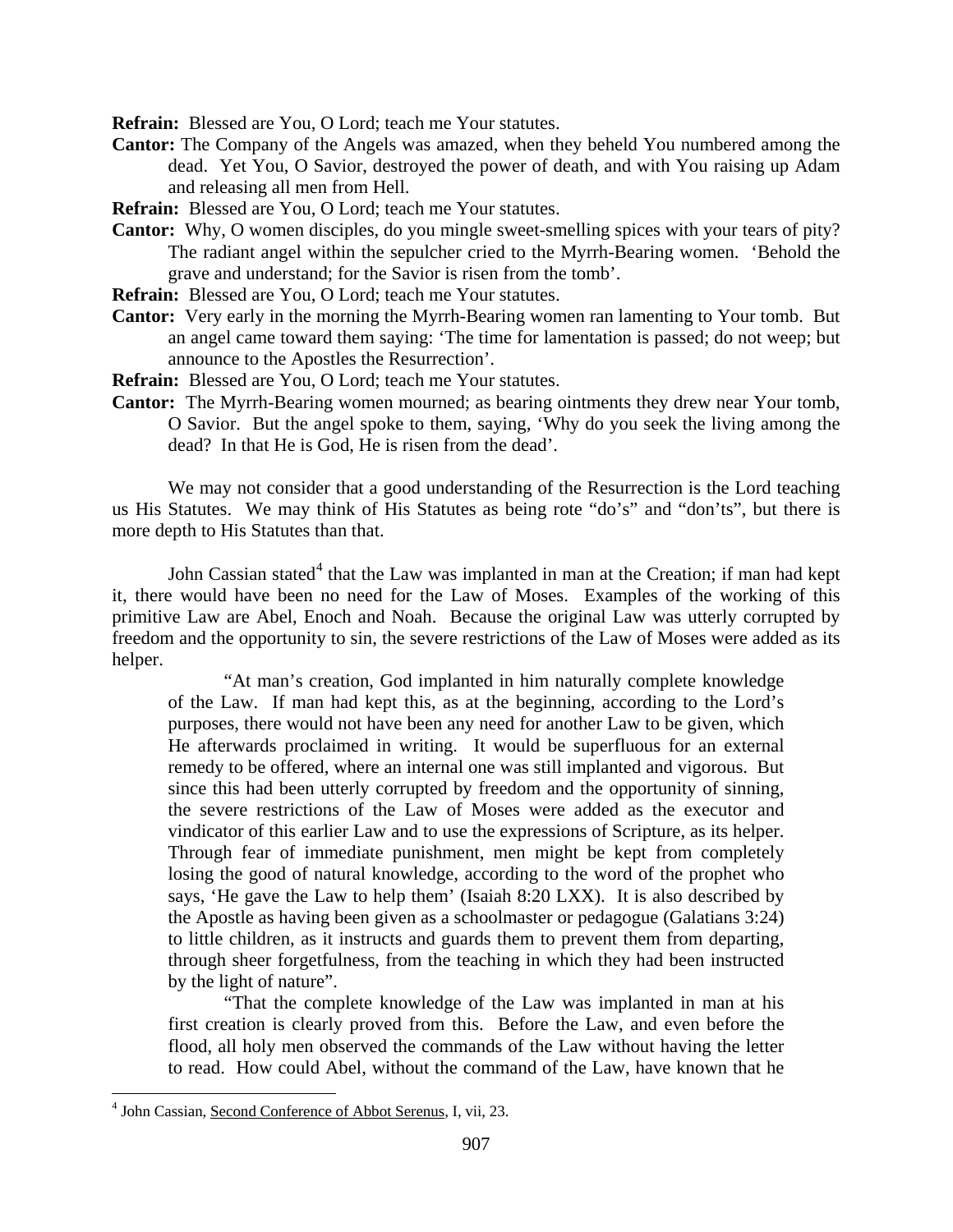ought to offer to God a sacrifice of the firstlings of his flock and of the fat thereof (Genesis 4:4), unless he had been taught by the Law which was naturally implanted in him? How could Noah have distinguished what animals were clean and what were unclean (Genesis 7:2), when the commandment of the Law had not yet made a distinction, unless he had been taught by a natural knowledge? How did Enoch learn how to 'walk with God' (Genesis 5:22), having never acquired any light of the Law?"

Clement of Alexandria stated<sup>[5](#page-4-0)</sup> that the Law, besides creating good government, attracted those who were interested in knowing God. The Law is spiritual, coming from the Holy Spirit; understanding the Law is true wisdom, since it leads us to Christ.

"We may call the Law with accuracy the divine ordinance, inasmuch as it was given by God through Moses. It accordingly conducts to the divine. Paul said, 'The Law was instituted because of transgressions, till the Seed should come, to whom the promise was made' (Galatians 3:19). Then, as if in explanation of his meaning, he added, 'But before faith came, we were kept under the Law, shut up', clearly through fear, in consequence of sins, 'unto the faith which should afterwards be revealed. So that the Law was a schoolmaster or pedagogue until Christ, that we should be justified by faith' (Galatians 3:23-24). The true legislator is he who assigns to each department of the soul what is suitable to it and to its operations. Moses was a living Law, governed by the benign Word. Accordingly, he furnished a good government, which is the right discipline of men in social life. He also handled the administration of justice, which is that branch of knowledge, which deals with the correction of transgressors in the interests of justice, where punishment is the correction of the soul. The whole system of Moses trains us to become good and noble men, and seeks out men like us. And that wisdom, which is capable of treating those rightly, who have been caught by the Word, is legislative wisdom. Possessing and using this wisdom is most kingly".

"It is the wise man alone whom the philosophers proclaim king, legislator, general, just, holy, God-beloved. We discover these qualities in Moses, as shown from the Scriptures themselves, so that we may pronounce Moses to be truly wise. It is the shepherd's art to care for the sheep; for 'the good shepherd gives his life for the sheep' (John 10:11). So also legislation, as it presides over and cares for the flock of men, establishes the virtue of men, by fanning into flame, what good there is  $6$  in humanity".

"He Himself is the good Shepherd and Lawgiver of the one flock, 'of the sheep who hear Him' (John 10:3, 16, 27). He is the one who cares for them, 'seeking', and finding by the Law and the word, 'that which was lost' (Luke 15:4- 7), since the Law is spiritual and leads to contentment. For that which has arisen through the Holy Spirit is spiritual. And he is truly a legislator, who not only announces what is good and noble, but also understands it. The Law of this man

<span id="page-4-1"></span><span id="page-4-0"></span><sup>&</sup>lt;sup>5</sup> Clement of Alexandria, Stromata, I, 26. 6 As Clement wrote, Christianity was illegal and banned by the Roman Empire. Today, however, the system of justice of most civilized nations is based on the Mosaic Law. By saying what he does, Clement has anticipated the effect of the Mosaic Law on the civilized world today, 18 centuries after his time.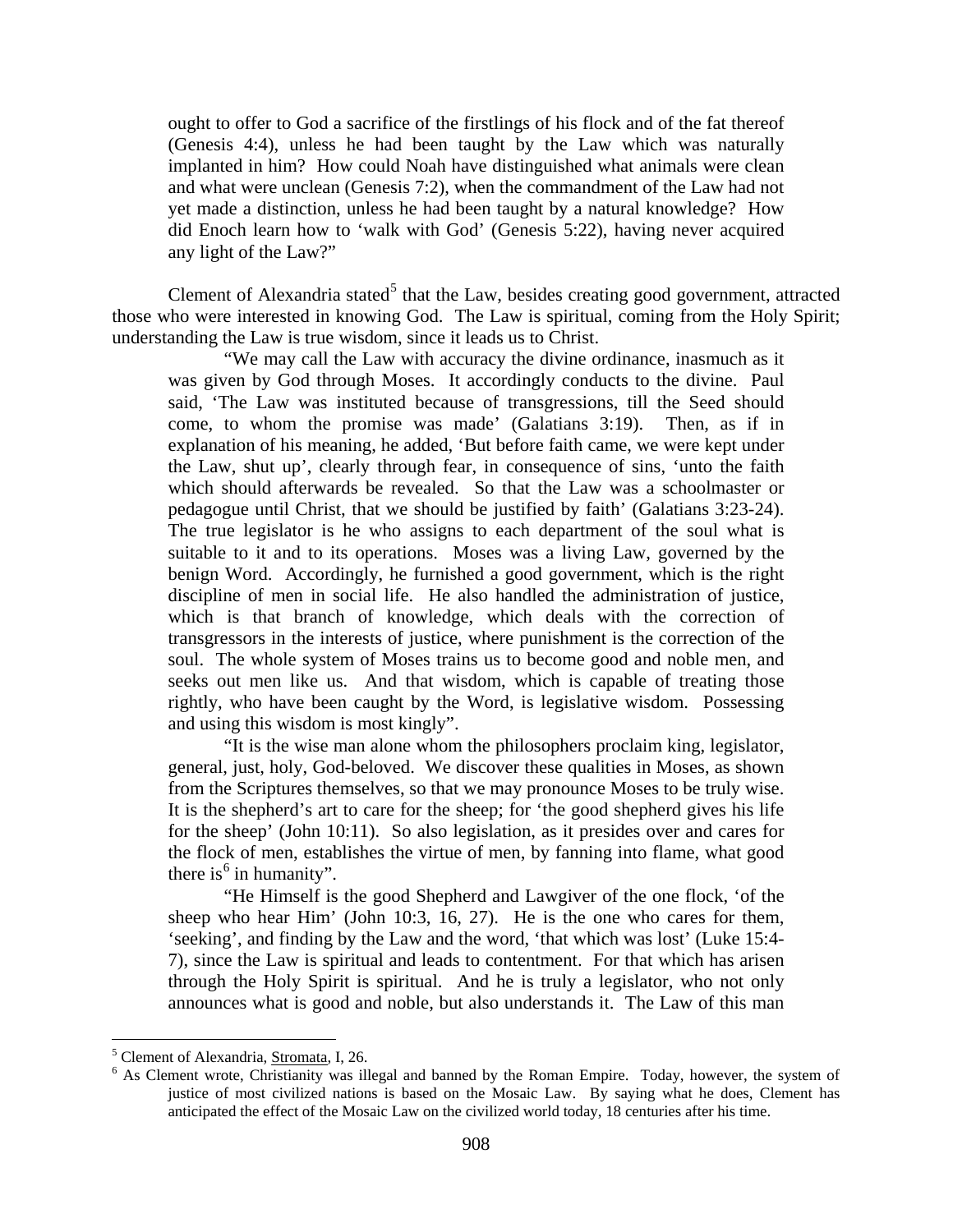who possesses knowledge is the saving precept; or rather, the Law is the precept of knowledge. For the Word is 'the power and the wisdom of God' (1 Corinthians 1:24). The expounder of the laws is Christ, who gave the Law on Mt. Sinai; He is the first expounder of the divine commands, who unveiled the bosom of the Father, the only-begotten Son".

"Those who obey the Law, since they have some knowledge of Him, cannot be ignorant of the truth. But those who disbelieve, and have shown a repugnance to engage in the works of the Law certainly confess their ignorance of the truth".

The Jewish leaders of Christ's day had a problem with the Law. Athanasius of Alexandria stated<sup>[7](#page-5-0)</sup> that they "did not know, neither did they understand, therefore they walked in the daytime as in darkness, feeling for, but not touching, the truth we possess, which was contained in the Law. They conformed to the letter, but did not submit to the spirit".

Irenaeus stated $8$  that they should not say that their unbelief came from the Law. For the Law never hindered them from believing in the Son of God, but it even exhorted them so to do, saying that men can be saved in no other way from the old wound of the serpent.

Clement of Alexandria stated $9$  that the Law was given to them, and terror ensued for the prevention of transgressions and for the promotion of right actions, getting their attention, and so winning them to obedience to the true Instructor. He was one and the same Word, who reduced them to conformity with the urgent demands of the Law. For Paul says that the Law was given to be a 'schoolmaster until Christ' (Galatians 3:24). So that from this it is clear, that one alone, true, good, just, in the image and likeness of the Father, His Son Jesus, the Word of God, is our Instructor. God has entrusted us to Him, as an affectionate father commits his children to a worthy pedagogue, expressly charging us, 'This is my beloved Son; hear Him' (Matthew 17:5).

#### **Adoption as Sons**

This process of entrusting us to Christ is called "adoption". Paul stated, "Now I say *that* the heir, as long as he is a child, does not differ at all from a slave, though he is master of all, but is under guardians and stewards until the time appointed by the father. Even so we, when we were children, were in bondage under the elements of the world. But when the fullness of the time had come, God sent forth His Son, born of a woman, born under the Law, to redeem those who were under the Law, that we might receive the adoption as sons" (Galatians 4:1-5). The martyrs of the Church over the ages have illustrated this by their lives in being obedient even to a horrible death. By their free choice, they accepted their lot, and they were shown to be men and women of God, and not children, even though they may not have had much instruction in the Faith, like the Martyr Barbara.

<span id="page-5-0"></span><sup>&</sup>lt;sup>7</sup> Athanasius of Alexandria, <u>Festal Letters</u>, I, xix, 2.<br><sup>8</sup> Irenaeus, Against Heresies, IV, ii, 7.<br><sup>9</sup> Clement of Alexandria, The Instructor or Pedagogue, I, 11.

<span id="page-5-1"></span>

<span id="page-5-2"></span>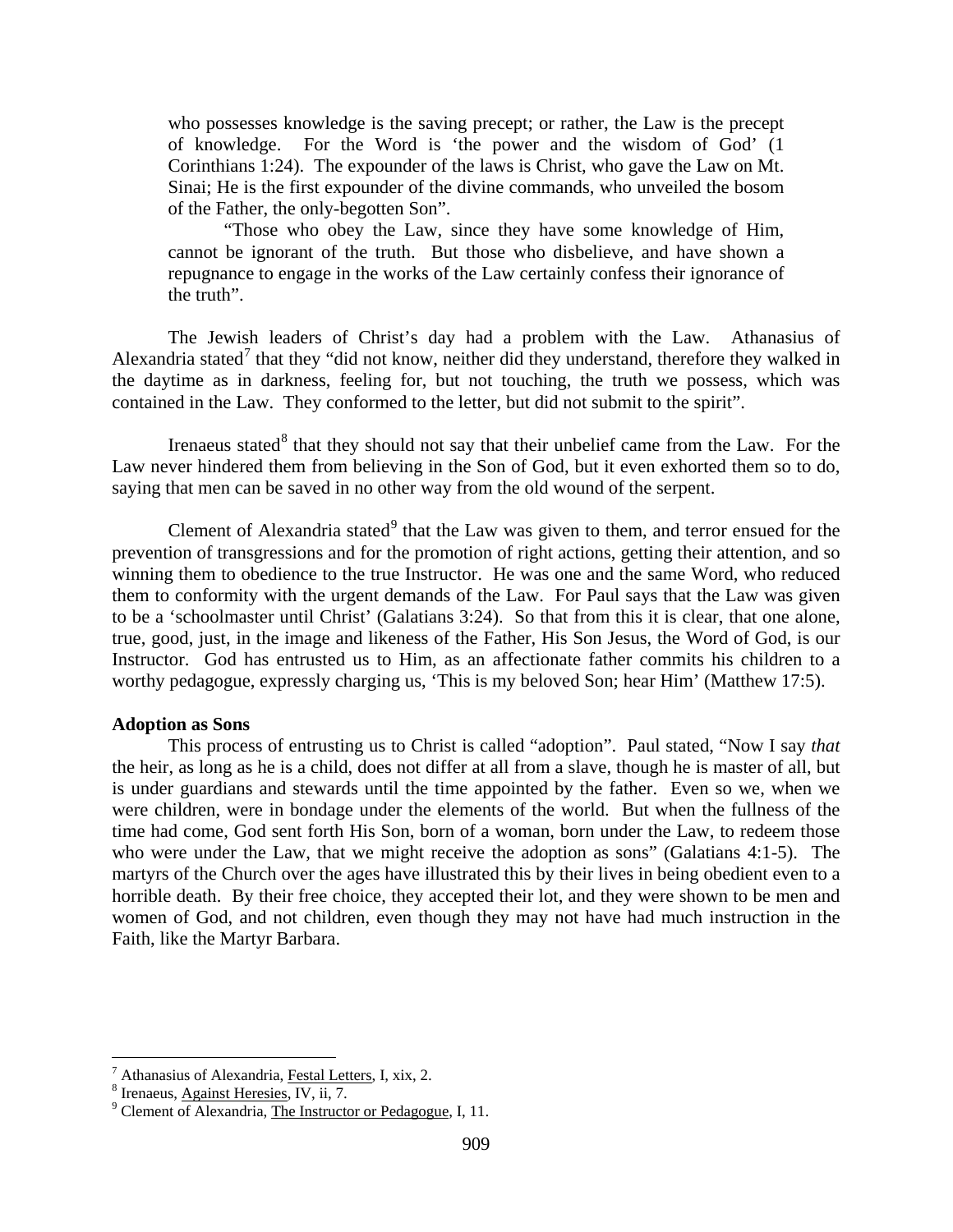Clement of Alexandria stated<sup>[10](#page-6-0)</sup> that those under grace are equal and spiritual, and have free choice. By adopting us as sons, He has conferred manhood on us, which requires responsibility on our part.

"Do you not hear that we are no longer under that Law, which was accompanied with fear, but under the Word, the master of free choice? There are not, then, in the same Word some illuminated and some natural men; but all who have abandoned the desires of the flesh are equal and spiritual before the Lord".

"In the adoption of sons, He has admitted that those, who are under fear and sins, are children; but has conferred manhood on those who are under faith, by calling them sons, in contradistinction from the children that are under the Law. 'For you are no more a servant', he says, 'but a son; and if a son, then an heir through God'" (Galatians 4:7).

Clement continued<sup>[11](#page-6-1)</sup> that when we were babies, even though heirs, we were kept under guard by the elements of the world. Even philosophers are like this unless Christ makes them adults; without Christ, they are unable to consume solid food and can only consume milk like a baby.

"Some worship the elements, the air by Diogenes, the water by Thales, the fire by Hippasus; those who suppose that atoms are the first principles of things arrogantly claim the name of philosophers, but are wretched creatures devoted to pleasure. 'This I pray', Paul says, 'that your love may abound yet more and more, in knowledge and in all discernment, that ye may approve things that are excellent' (Philippians 1:9-10). 'When we were children', he says, 'we were kept in bondage under the elements of the world. And the child, though heir, does not differ at all from a slave, until the time appointed by the father' (Galatians 4:1-3). Philosophers, then, are children, unless Christ has made them men. 'For if the son of the bond woman shall not be heir with the son of the free' (Genesis 21:10, Galatians 4:30), at least he is the seed of Abraham, though not of promise, and receives what belongs to him by free gift. 'But solid food belongs to those that are of full age, that is, those who, by reason of use, have their senses exercised to discern both good and evil' (Hebrews 5:14). 'For everyone who partakes *only* of milk *is* unskilled in the word of righteousness; for he is a baby' (Hebrews 5:13), and not yet acquainted with the word. He has believed and does good works, but is not able to give a reason from himself when asked. 'Prove all things', the Apostle says, 'and hold fast that which is good' (1 Thessalonians 5:21), speaking to spiritual men, who judge what is said according to truth, to determine whether it truly holds by the truth".

To illustrate where this leads, Clement of Alexandria also spoke<sup>[12](#page-6-2)</sup> of degrees of glory in heaven, in proportion to one's faith and works. As we follow the path of righteousness, humbly submitting to the trials and tortures of this life, we move from one mansion to a greater one in our reward. Even unbelievers have this opportunity, through philosophy and the worship of the

<span id="page-6-0"></span><sup>&</sup>lt;sup>10</sup> Clement of Alexandria, <u>The Instructor or Pedagogue</u>, I, 6.<br><sup>11</sup> Clement of Alexandria, <u>Stromata</u>, I, 11.<br><sup>12</sup> Clement of Alexandria, <u>Stromata</u>, VI, 14.

<span id="page-6-1"></span>

<span id="page-6-2"></span>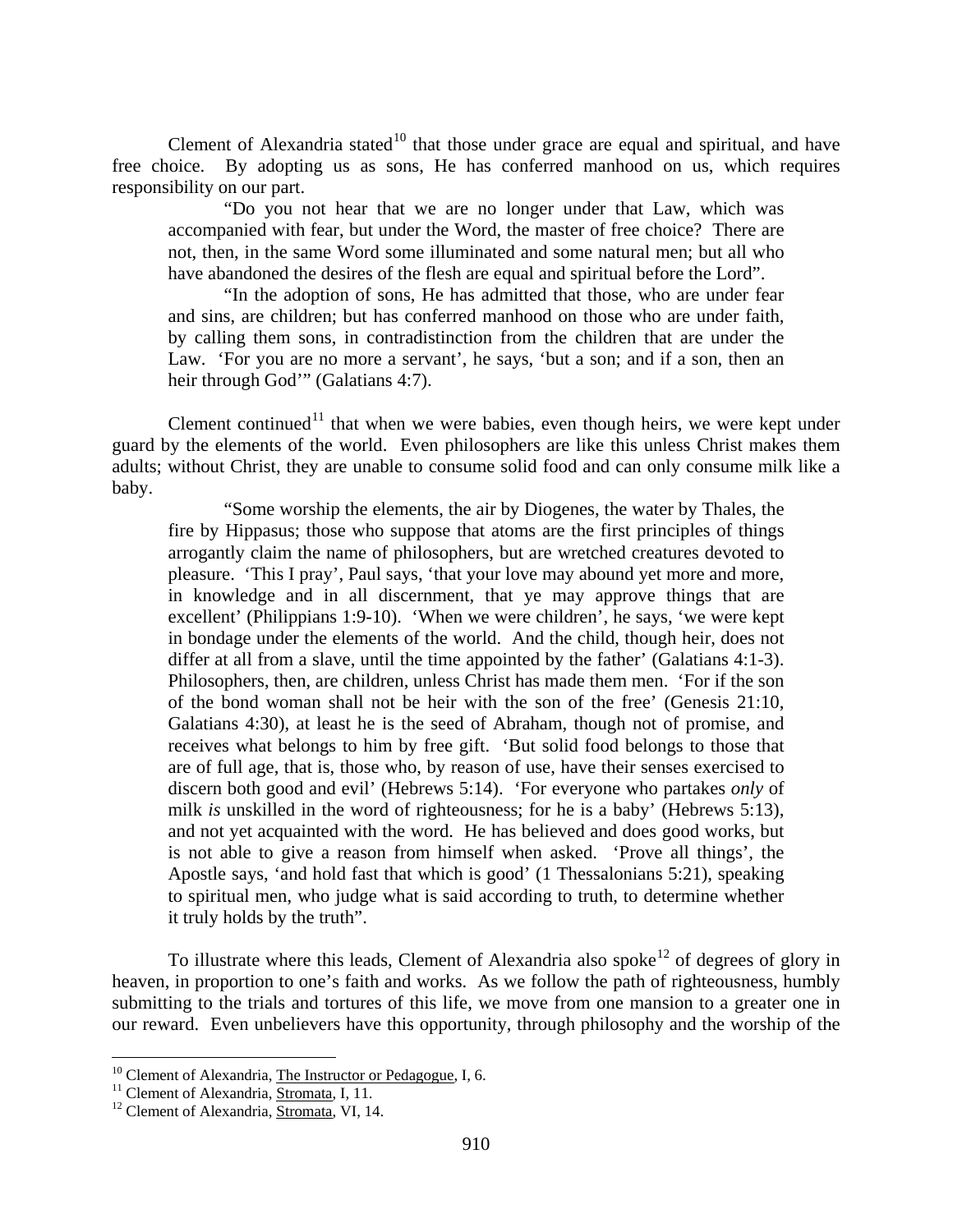heavenly bodies, if they respond to the Word of God in these things. Barbara and Catherine were able to find their place in the Kingdom of God, even though they were not born into it.

"And other sheep there are also, which are not of this fold' (John 10:16), but are deemed worthy of another fold and mansion, in proportion to their faith. 'My sheep hear My voice' (John 10:27); that is, understand the commandments. And this is to be taken in a worthy acceptance, accompanied by works. So that when we hear, 'Your faith has saved you' (Mark 5:34), we do not understand Him to say absolutely that those who have believed in any way whatever shall be saved, unless works follow also. It was to the Jews alone that He spoke this, those who kept the Law and lived blamelessly, who wanted faith in the Lord. No one, then, can be a believer and at the same time be licentious; he must put off the passions, so as to be capable of reaching his own mansion".

"Now to know is more than to believe, as to be dignified with honor after being saved is a greater thing than being saved. Accordingly the believer, through great discipline, divests himself of the passions, and passes to a mansion, which is better than the former one".

"For instance, Solomon, calling those wise who understand, speaks of those who admire the dignity of his mansion. 'For they shall see the end of the wise, and to what a degree the Lord has established him' (Wisdom 4:17). And of his glory they will say at the Judgment, 'This was he, whom we once held up to derision; fools that we were! We thought his life madness, and his end dishonorable. Now is he reckoned among the sons of God, and his inheritance is among the saints'" (Wisdom 5:3-5)

"Not only then the believer, but also the heathen, is judged most righteously. For since God knew, because of His omniscience, that he would not believe, He nevertheless, in order that he might receive his own perfection gave him philosophy, but gave it to him prior to faith. And He gave the sun, and the moon, and the stars to be worshipped. God made these for the nations, the Law says, that they might not become altogether atheistic<sup>13</sup>, and so utterly perish (Deuteronomy 4:19). But they have become devoid of sense, in spite of this commandment, and addicted themselves to graven images; they are judged unless they repent. Some of them, though able, would not believe God; others, though willing, did not take the necessary pains to become believers. There were also those who, from the worship of the heavenly bodies, did not return to the Maker of them. For this was the way given to the nations to rise up to God, by means of the worship of the heavenly bodies. But those who would not abide by those heavenly bodies assigned to them, but fell away from them to wood and stones, 'were counted', it is said, 'as small dust and as a drop in a bucket' (Isaiah 40:15), beyond salvation, cast away from the body".

Basil listed<sup>[14](#page-7-1)</sup> a number of blessings that we have through the Holy Spirit, including adoption as sons and daughters. Yet these are just the down payment and we see their grace

<span id="page-7-0"></span> $13$  It was through viewing the stars and the beauty of nature that Barbara was led to faith in God. She realized that her pagan teachers and the idols they worshipped were counterfeits, and she sought more information about the true God. Catherine came on a similar path through the wisdom of ancient Philosophy.<sup>14</sup> Basil, <u>On the Spirit</u>, XIV, 36.

<span id="page-7-1"></span>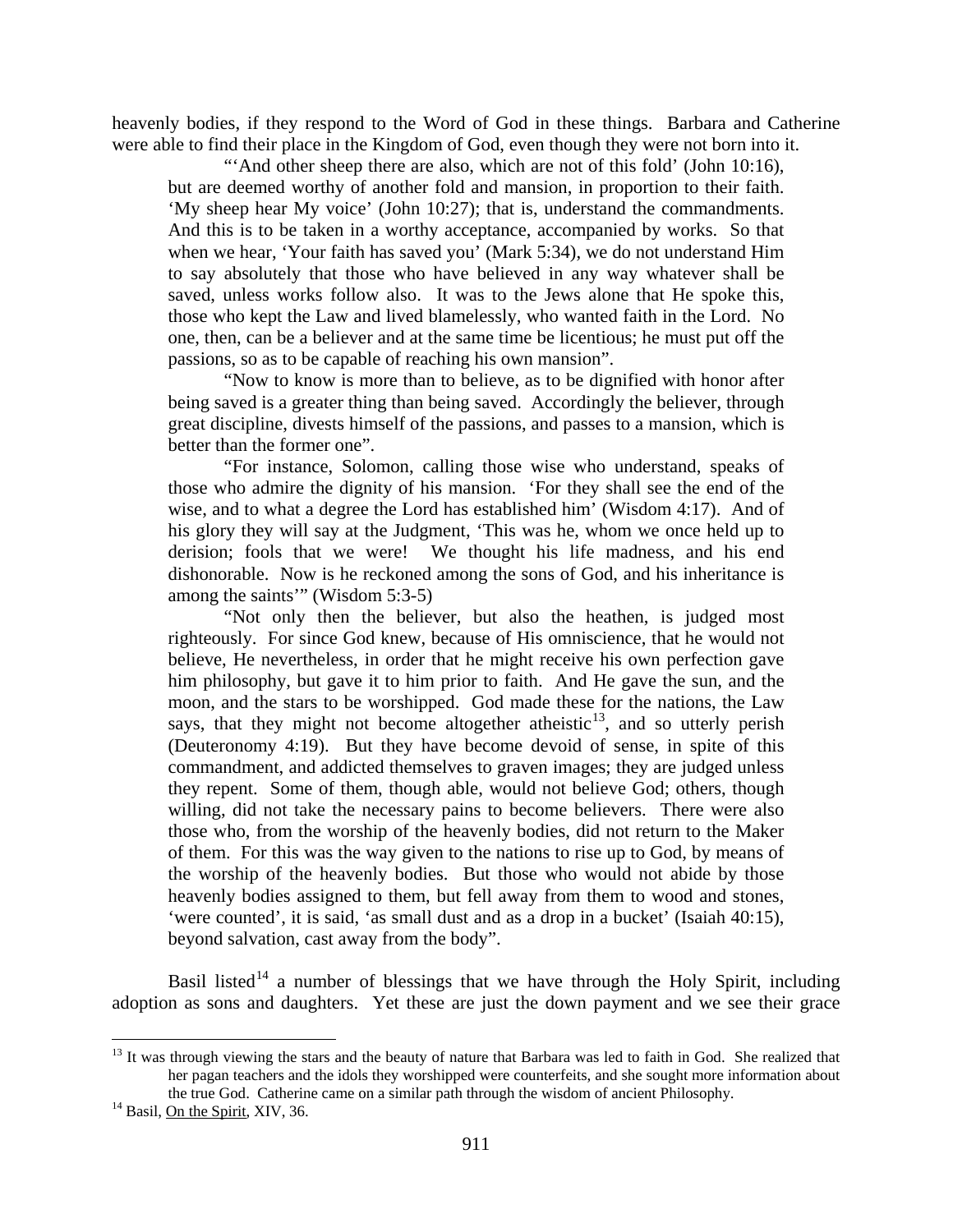dimly by reflection as if they were already established in fullness. Some people, who have been martyred, have undergone a special test by the Holy Spirit by being baptized in their own blood.

"Through the Holy Spirit comes

- 1. Our restoration to Paradise,
- 2. Our ascension into the kingdom of heaven,
- 3. Our return to the adoption of sons,
- 4. Our liberty to call God our Father,
- 5. Our being made partakers of the grace of Christ,
- 6. Our being called children of light,
- 7. Our sharing in eternal glory, and
- 8. Our being brought into a state of all "fullness of blessing," (Romans 15:29)

both in this world and in the world to come. Of all the good gifts that are in store for us, by promise, through faith, we behold the reflection of their grace as though they were already present, and we await the full enjoyment. If this is the down payment, how much more is the perfection! If this is the first fruit, how much more is the complete fulfillment! Furthermore, from this too we may apprehend the difference between the grace that comes from the Spirit and the baptism by water: John baptized with water, but our Lord Jesus Christ by the Holy Spirit. 'I baptize you with water unto repentance; but he that comes after me is mightier than I, whose sandals I am not worthy to carry; he will baptize you with the Holy Spirit and with fire' (Matthew 3:11). Here He calls the trial at the judgment the baptism of fire, as the apostle says, 'The fire shall test every man's work, of what sort it is'. 'The day shall declare it, because it shall be revealed by fire' (1 Corinthians 3:13). There have been some who, in their championship of the true Faith, have undergone death for Christ's sake, not in mere similitude, but in actual fact. They have needed none of the outward signs of water for their salvation, because they were baptized in their own blood".

## **Putting On Christ**

Besides being sons and daughters of God, we have put on Christ and are clothed with Christ because of our baptism (Galatians 3:26-27). This is something that the Martyrs Barbara and Catherine did in a very obvious fashion. There are implications of this regarding how we carry ourselves in our walk with God.

Gregory of Nazianzen spoke<sup>[15](#page-8-0)</sup> of our clothing in Christ as having two aspects: one in our preparation for Baptism; the other in our preserving the Baptismal Gift. Assisting us in this are the clothing of good works, done as to the Master Himself. Gregory gave a number of illustrations of how this works.

"We begin to struggle in a twofold conflict; first, to prepare ourselves for baptism by purifying ourselves; and next, to preserve the baptismal gift. It is a matter of equal difficulty to obtain a blessing, which we have not, and to keep it when we have gained it. Often what zeal has acquired, sloth has destroyed; and what hesitation has lost, diligence has regained".

<span id="page-8-0"></span><sup>&</sup>lt;sup>15</sup> Gregory Nazianzen, Oration on Holy Baptism, XL, 31.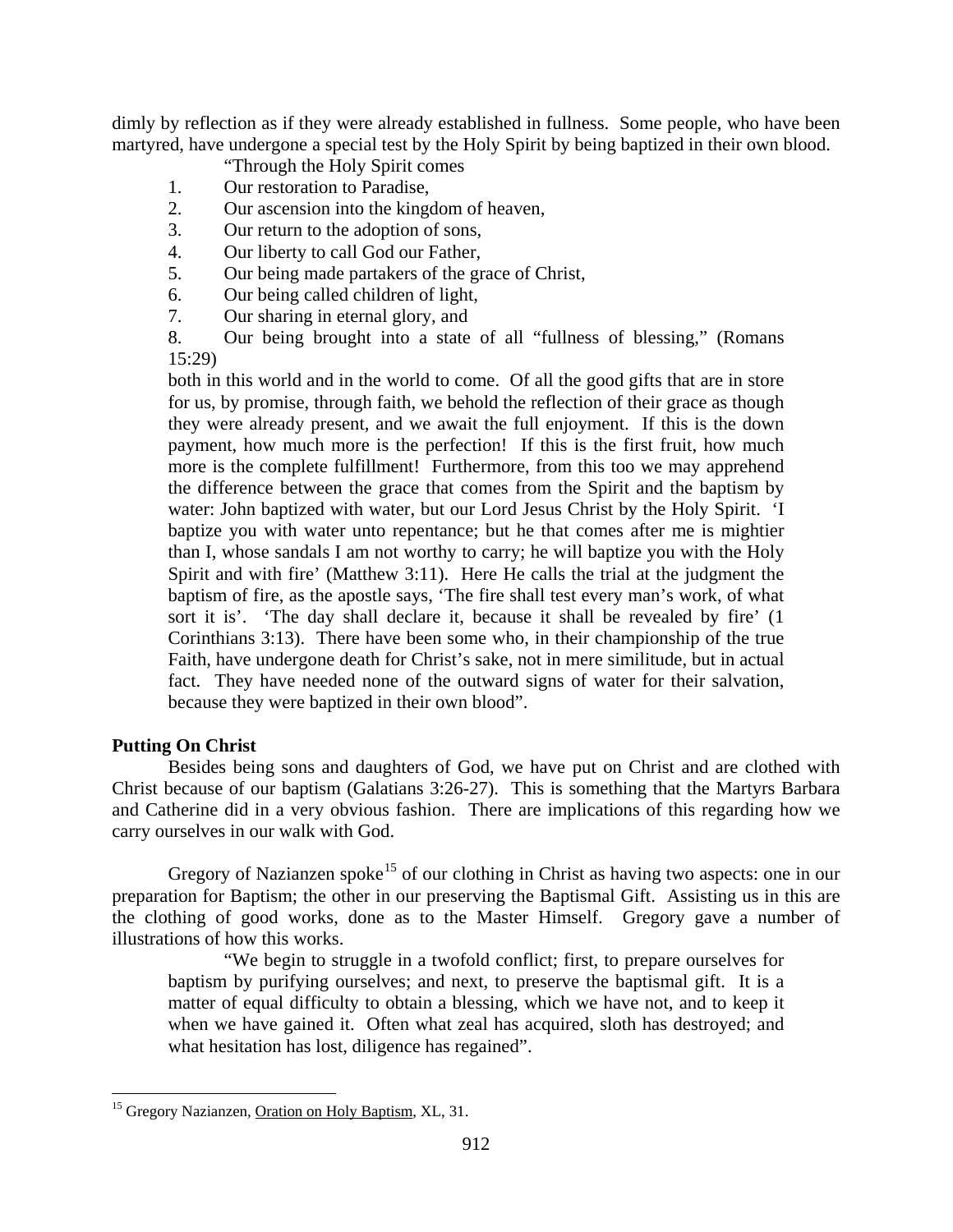"A great assistance is vigils, fasts, tears and almsgiving. And let these be your thanksgiving for what you have received, and at the same time your safeguard of them. You have the benefit of many commandments to remind you; so do not transgress them. Does a poor man approach you? Remember how poor you once were, and how rich you were made. One in want of bread, perhaps another Lazarus (Luke 16:19-31), is cast at your gate; respect the Sacramental Table to which you have approached, being consecrated by the Sufferings of Christ. If a homeless stranger falls at your feet, welcome him in; remember Him who for your sake was a stranger, who came to dwell in you by His grace, and who drew you towards the heavenly dwelling place. Be a Zacchaeus (Luke 19:1- 9), who yesterday was a Publican, and is today a liberal soul; offer all to the coming in of Christ. A sick or a wounded man lies before you; respect your own health, and the wounds from which Christ delivered you. If you see someone naked clothe him, in honor of your own garment of incorruption, which is Christ, for as many as were baptized into Christ have put on Christ (Galatians 3:27). If you find a debtor falling at your feet (Matthew 18:23-35), tear up every document, whether just or unjust. Remember the 10,000 talents which Christ forgave you, and don't be a harsh exactor of a smaller debt from your fellow servant, when you were forgiven so much more by the Master".

Cyprian of Carthage stated<sup>[16](#page-9-0)</sup> that while we have put on Christ, the wisdom of God the Father, our most difficult task is watchfulness for our enemy creeping up on us secretly. This is how Adam and Eve fell! When he tried the same subterfuge with Christ, Christ recognized him and beat him back.

"The Lord warns us, saying, 'You are the salt of the earth' (Matthew 5:13). He wants us to be simple and yet prudent, to use foresight and watching with an anxious heart, both to perceive and to beware of the wiles of the crafty foe. We, who have put on Christ, who is the wisdom of God the Father, should not be lacking in wisdom in the matter of providing for our salvation. It is not persecution alone that is to be feared; nor those things, which advance by open attack to overwhelm the servants of God. Caution is easier where danger is clear, and the adversary announces himself. The enemy is more to be feared and to be guarded against, when he creeps up on us secretly. When he deceives by the appearance of peace, he steals forward by hidden approaches, which is why he has received the name of the Serpent. That is his subtlety; that is his dark and stealthy artifice for circumventing man. Thus from the very beginning of the world he deceived; and flattering with lying words, he misled inexperienced souls who were very gullible (Genesis 3:1-7). Thus he endeavored to tempt the Lord Himself. He secretly approached Him, as if he would creep up on Him again, and deceive; yet he was understood (Matthew 4:1-10), and beaten back, and therefore knocked down, because he was recognized and detected".

Jerome stated<sup>[17](#page-9-1)</sup> that we have put on Christ and we are a royal and priestly race looking forward to Christ's return in glory. By contrast, the Pharisees, who do not believe in the Lord's

<span id="page-9-1"></span>

<span id="page-9-0"></span><sup>&</sup>lt;sup>16</sup> Cyprian, <u>Treatises</u>, I, 1.<br><sup>17</sup> Jerome, <u>Letter to Paula</u>, XXXIX, 4.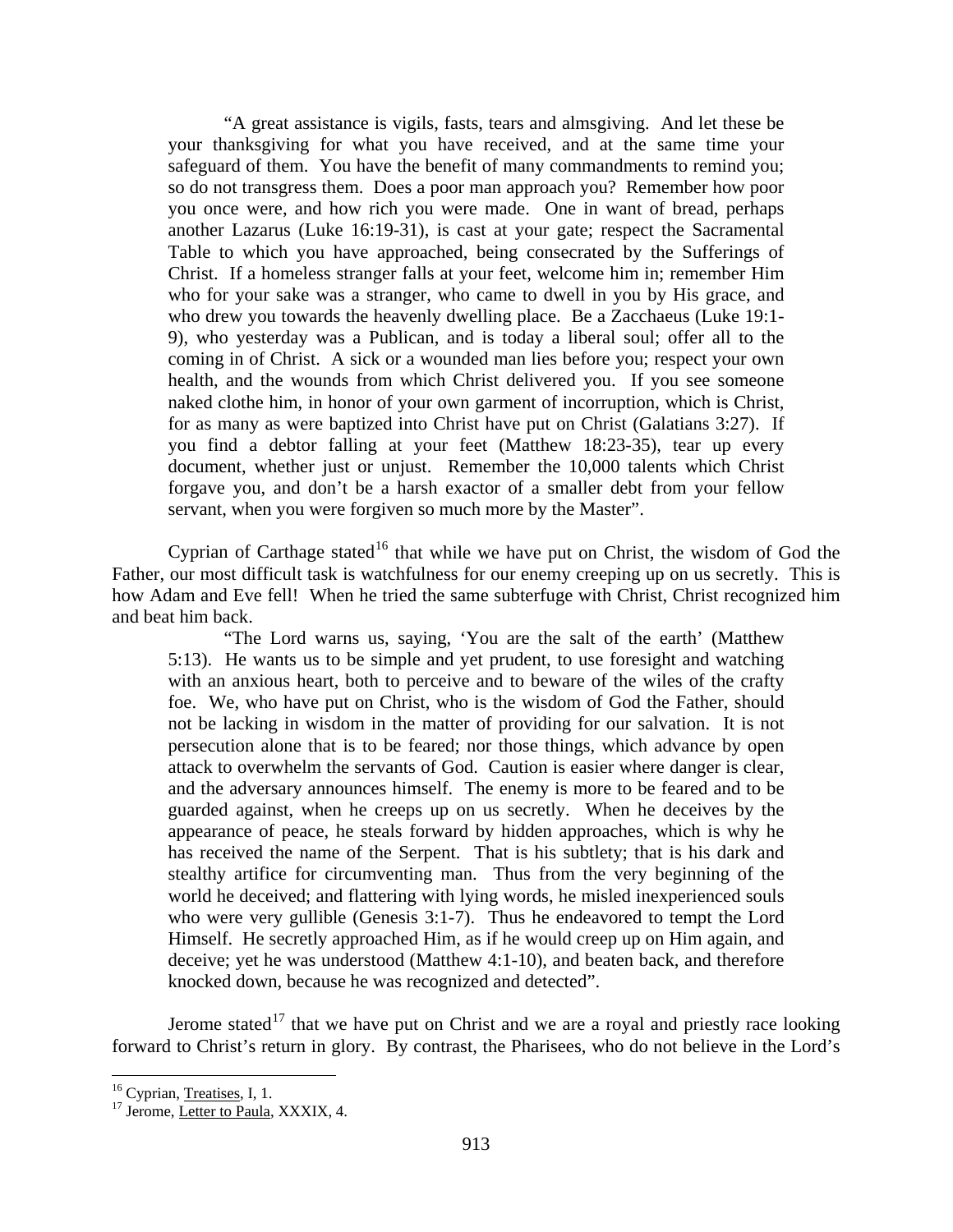resurrection, are being made ready for the advent of Antichrist. When one of their number dies, they weep, go barefoot, crouch in sackcloth, roll in ashes and eat lentils, to show, it would seem, for what poor fare they have lost their birthright. We, who are clothed in Christ, are like the Old Testament priests. Just as they were not allowed to remove their priestly vestments to grieve for the dead, for the anointing oil of God was upon them (Leviticus 21:10-12, Luke 9:59-62), so we need not grieve for those who have gone to be with the Lord. No grief should distract a soul engaged in offering sacrifice to God, and wholly devoted to the Divine mysteries.

#### **The Problem with a Garment of Wealth**

One of the stealthy approaches that the Serpent makes comes through the cover of wealth. John Chrysostom wrote a great deal about the problems the people of his day had with wealth. He compared<sup>[18](#page-10-0)</sup> putting on Christ with wearing gold ornaments and with wearing the king's apparel. He stated that clothing oneself in gold, and living only for oneself, while someone else is starving, is sin. Even being clothed in royal garments pale compared to being clothed with the King of kings. The best looking clothes are alms, benevolence, modesty and humbleness.

"When you wear gold while another is perishing; when you, for vainglory, take so much gold, while another has not enough to eat, have you not increased your sins? Put Christ about you, and not gold. Where mammon is, Christ is not; where Christ is, mammon is not. Wouldn't you prefer to put on the King of all? If someone had offered you the purple, and the diadem, would you not have taken them before all the gold in the world? I give you not the regal ornaments, but I offer you to put on the King Himself. And how can one put on Christ? Hear Paul saying, "As many of you as were baptized into Christ have put on Christ (Galatians 3:27). Hear the Apostolic precept, 'Make no provision for the flesh to fulfill its lusts' (Romans 13:14). In this way one puts on Christ, if one does not provide for the lust of the flesh. If you have put on Christ, even the demons will fear you. If all you put on is gold, even men will laugh you to scorn; if you put on Christ, men also will reverence you".

"Do you want to appear good-looking? Clothe yourself in alms, benevolence, modesty and humbleness. These are all more precious than gold; these make even the beautiful yet more beautiful; these make even the maimed to be well formed. For when anyone looks at someone's face with good will, he gives his judgment from love; but an evil woman, even though she is beautiful, can't be called beautiful, because the mind is confounded and doesn't speak right".

"That Egyptian woman of old was adorned; Joseph too was adorned (Genesis 39:6-20); which of them was the more beautiful? I don't mean when she was in the palace, and he in the prison. He was naked, but clothed in the garments of chastity. She was clothed, but more inappropriate than if she had been naked; for she didn't have modesty. When you are excessively adorned, then you have become more inappropriate than someone who is naked; for you have stripped yourself of your fair adorning. Eve also was naked<sup>19</sup>; but when she had clothed

<span id="page-10-0"></span> <sup>18</sup> John Chrysostom, Homilies on Colossians, X, 4:3.

<span id="page-10-1"></span><sup>&</sup>lt;sup>19</sup> According to some of the Church Fathers, Adam and Eve were clothed in light prior to the Fall. Their appearance may have been similar to that of the righteous shining forth as the sun after the resurrection (Matthew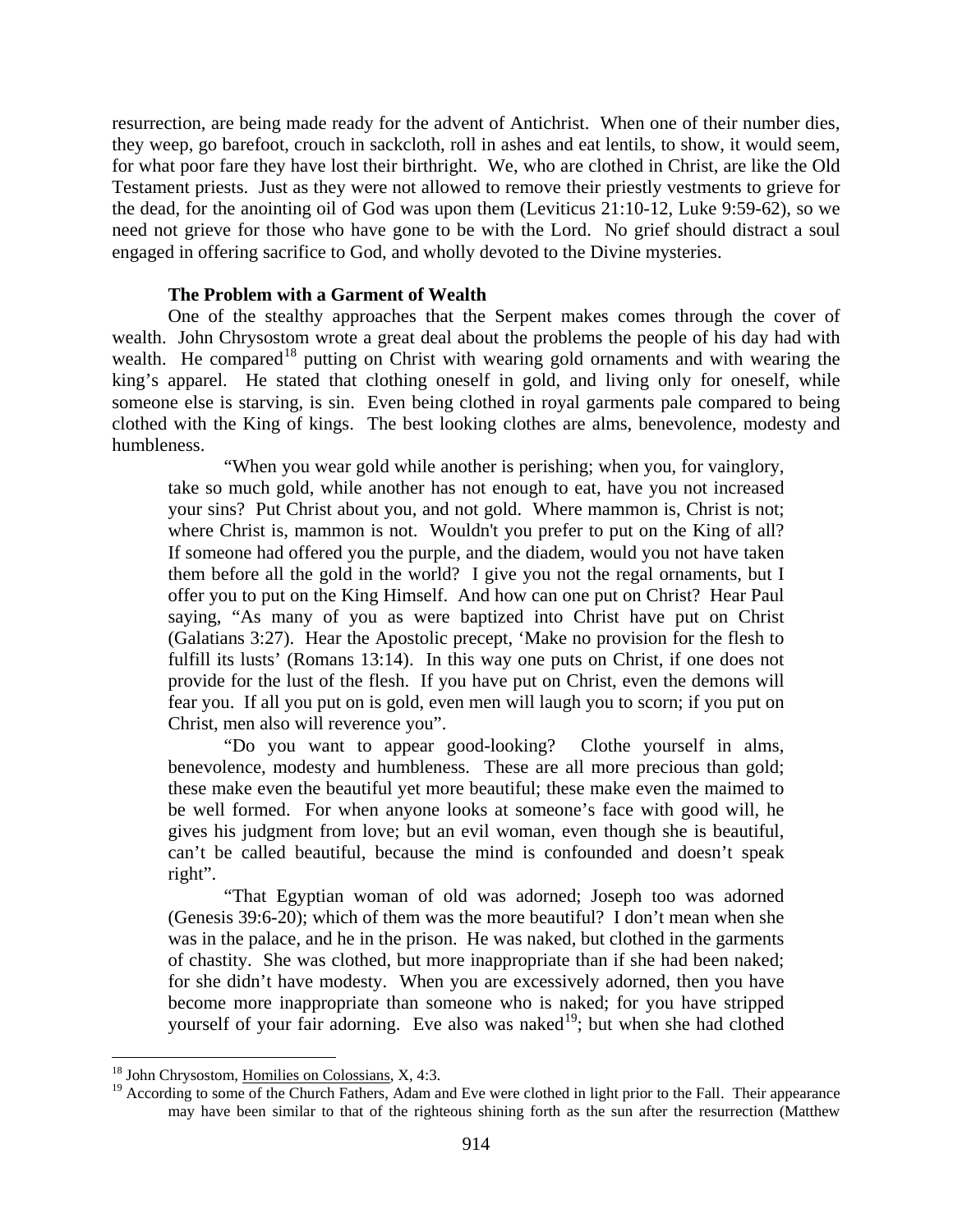herself (Genesis 3:7, 11), then was she more inappropriate. When she was naked, she was adorned with the glory of God; but when she had clothed herself with the garment of sin, then was she inappropriate".

"If someone had given you kingly apparel, and you had taken a beggar's clothing, and put it on top, besides the inappropriateness, you would also have been punished for doing this. You have put on the Lord of Heaven and of the Angels, and are you still busy with the things of earth?"

Chrysostom is not saying that rich people cannot be Christians. To define the problem of riches, Jesus gave an illustration of camels and needles (Matthew 19:24-26) that has been little understood in our generation. The main gates of most cities in ancient times were huge wooden structures set in an archway and often overlaid with brass for strength and flame proofing. At night, the gates were closed and locked with a bar on the inside and not opened until morning. Travelers that arrived late in the day after the gates were closed were forced to spend the night outside the city unless there was some provision for them to get into the city. Outside the city, law and order did not exist at night and travelers were at the mercy of outlaws. This is still the case today in some third world countries.

To deal with this situation, many ancient cities had a "needle's eye gate" which was a small, low door beside the main gate. Such a feature existed<sup>[20](#page-11-0)</sup> on at least one of the gates of Jerusalem and Damascus. A man could fit easily through the "needle's eye gate", but a camel, being a large animal, could not fit easily. If the camel's pack (which could weigh up to 1,000 pounds) were removed and the camel were made to kneel, the camel could just barely crawl through the "needle's eye gate."

The statement Jesus made, that it is easier for a camel to go through the needle's eye gate than for a rich man to enter the Kingdom of God, made use of this imagery. Like the camel, the rich man first needs to unload his pack or burden. The parable of the sower refers to this pack as "the cares of this world, the deceit of riches, the desire for other things" (Mark 4:19) and the pleasures of life (Luke 8:14). These are things that appeal to our flesh and which can lead us away from God. Some of the early disciples, like Barnabas (one of the Seventy) sold a large amount of property and brought the entire proceeds to the Twelve (Acts 4:34-37). Ananias and Sapphria on the other hand, were caught in the deceit of riches and held back part of the proceeds – and paid dearly (Acts 5:1-10).

The problem is not the wealth or pack itself, but its effect on our lives. The Patriarch Job was very wealthy (Job 1:1-3, 42:12-17), yet the Lord referred to him as a blameless and upright man who had no peers in his righteousness (Job 1:8, 2:3). In Jesus' illustration, nothing is said about the camel's pack being loaded back up once the camel is inside. The key here is discerning the deceitfulness of wealth and the strength of its pull on one's heart. Job was able to let his pack be taken off without remorse. "Naked I came from my mother's womb and naked I shall return there. The Lord gave and the Lord has taken away. Blessed be the Name of the Lord" (Job 1:21; also Job 2:9-10). Many Christians throughout the ages have been unable or

 <sup>13:43).</sup> This would make sense: after they disobeyed God and the lights went out, then they noticed that they were naked! See for example Methodius, <u>Banquet of the Ten Virgins</u>, VIII, 5; IV, 5. <sup>20</sup> Weiss, Insight into Bible Times and Customs, pp. 24-25

<span id="page-11-0"></span>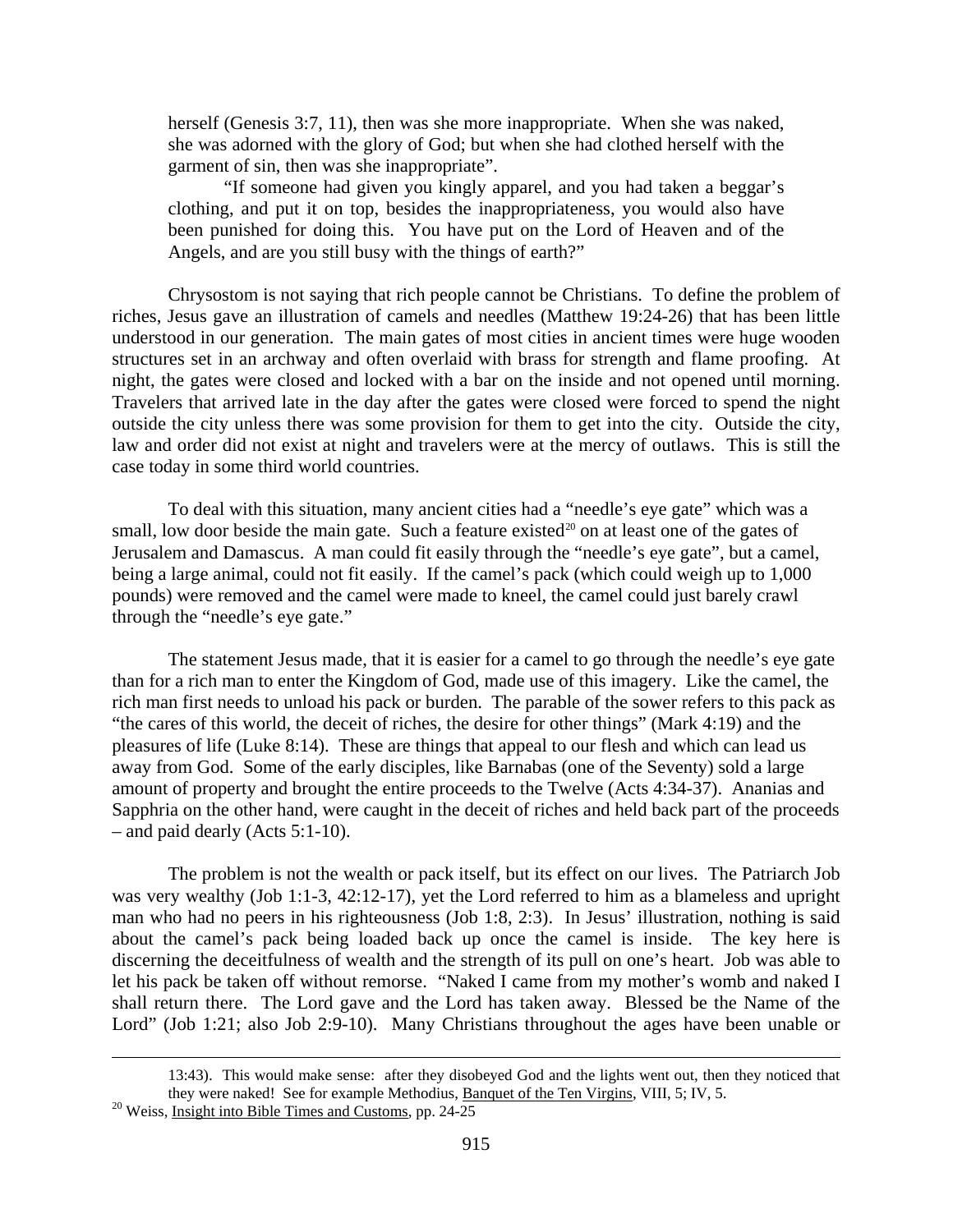unwilling to continue fighting this pull and have taken oaths of poverty to thrust a sword (so to speak) into the heart of the demon of wealth. Other Christians have used their wealth to help others, and by doing so, they "plant" their wealth to grow treasure in heaven.

The Serpent's goal is getting us to feed ourselves with our wealth, and to become selfcentered by it. The Early Church turned this completely around when everyone sold what they had, and laid the proceeds at the Apostles' feet.

## **The Garment of Celibacy**

Celibacy is also a garment that can be put on, as a special calling (1 Corinthians 7:1-9), and not everyone is able to put this garment on. Some, like the Martyr Barbara, who pursued this calling, have a special relationship with God, and begin, in this life, to life as the angels do in heaven. Many of the Church Fathers interpreted Paul's words in the Epistle Lesson as referring to people living in celibacy, as we can see in the following quotes.

Gregory of Nyssa described<sup>[21](#page-12-0)</sup> celibacy as very similar to physical marriage, but in a spiritual sense, where it has many of the same features as physical marriage.

"It is impossible, as far as manual exercise goes, to ply two arts at once; for instance, farming and sailing, or tinkering and carpentry. If one is to pursue one, the other must be left alone. Similarly, there are two marriages for our choice, the one affected in the flesh, the other in the spirit; and preoccupation in the one must cause alienation from the other. Just as the tongue can't utter two different languages, like pronouncing a Hebrew word and a Greek word in the same moment, by analogy, our emotional powers don't possess a nature which can at pursue the pleasures of sense and court the spiritual union at the same time. When two masters are before us to choose between, we cannot be subject to both, for 'no man can serve two masters' (Matthew 6:24); he who is wise will choose the one most useful to himself. So when two marriages are before us to choose between, and we cannot contract both, for 'he that is unmarried cares for the things of the Lord, but he that is married cares for the things of the world' (1 Corinthians 7:33-34), it would be the aim of a sound mind to choose the more profitable one".

"In the case of a marriage of this world a man who is anxious pays great attention to physical health, proper adornment, adequate means and the security from any disgraceful revelations regarding his relatives. By doing so, he thinks things will most likely to turn out as he wishes. In the same way the man who is courting the spiritual alliance will begin by the renewal of his mind (Ephesians 4:22-23). Next he will concentrate only in the heavenly treasures and not pride himself on worldly wealth. He will not exalt family distinction, but consider the successful efforts of his own zeal and labors. Strength and health he will perfect by the Spirit's strength in the body's weakness, and not try to gain by bodily training and feeding. The suitor's gifts to the bride are contributed out of the wealth peculiar to the soul in such a wedding and are not procured by the money that perishes".

<span id="page-12-0"></span><sup>&</sup>lt;sup>21</sup> Gregory of Nyssa, "On Virginity", Ascetic and Moral Works, II, 20.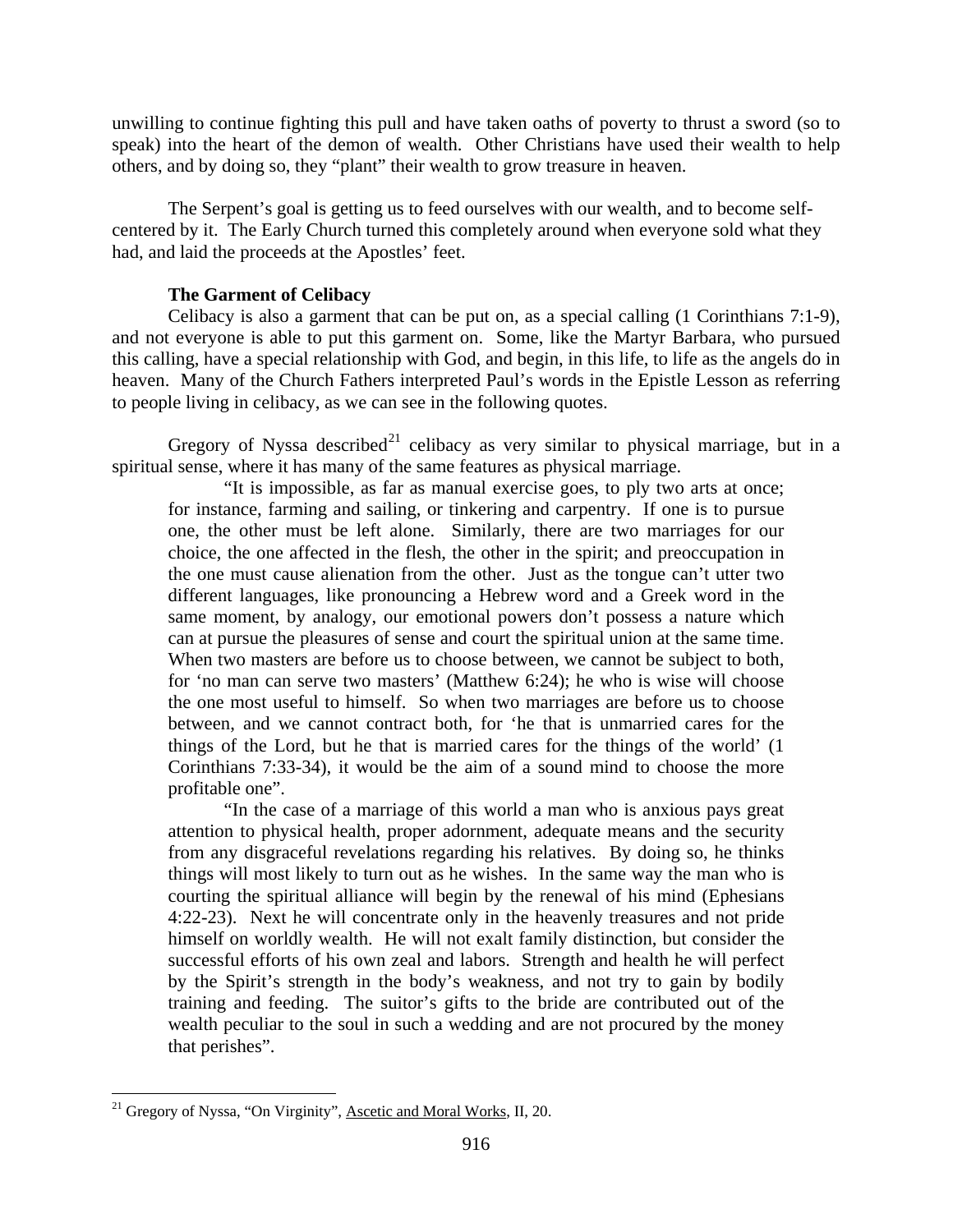"Paul, that excellent adorner of the Bride, mentions what the wealth of those consists, and adds 'in chastity' (2 Corinthians 6:6); and besides this all the recognized fruits of the spirit are gifts of this marriage. Solomon spoke of taking for a helpmate and life companion that true Wisdom of which he says, 'Love her, and she shall keep you, honor her, that she may embrace you' (Proverbs 4:6-8 LXX). Thus he will prepare himself in a manner worthy of such a love. Then he will feast with all the joyous wedding guests in spotless clothing, rather than be cast out for not having put on the wedding garment (Matthew 22:11-12). It is plain that the argument applies equally to men and women, to move them towards such a marriage. 'There is neither male nor female' (Galatians 3:28), the Apostle says; 'Christ is all, and in all' (Colossians 3:11). He who is enamored of wisdom should hold the Object of his passionate desire, Who is the True Wisdom. The soul which cleaves to the undying Bridegroom should have the fruition of her love for the true Wisdom, which is God".

Jerome, a strong advocate of the celibate life, urged<sup>[22](#page-13-0)</sup> the widow Theodora, who had recently lost her husband, to remain unmarried. She and her husband had already begun to live the celibate life as brother and sister before he died. Now he is victorious and reigns with Christ, while she still struggles in this life. By living the celibate life, she prepares herself for how she will live after the Resurrection with the angels in their mode of life.

"While you regret the loss of your Lucinius, a true brother, rejoice as well that he now reigns with Christ. For, as it is written, he was 'taken away lest that wickedness should alter his understanding. For his soul pleased the Lord. And he, being made perfect in a short time, fulfilled a long time' (Wisdom 4:11-14). We may more rightly weep for ourselves that we stand daily in conflict with our sins, that we are stained with vices, that we receive wounds, and that we must give account for every idle word (Matthew 12:36). Victorious now and free from care he looks down upon you from on high and supports you in your struggle, and prepares for you a place near to himself. His love and affection towards you are still the same as when, disregarding his claim on you as a husband, he resolved to treat you even on earth as a sister, or indeed I may say as a brother, for difference of sex, while essential to marriage, is irrelevant to a celibate life. In the flesh, if we are born again in Christ, we are no longer Greek and Barbarian, bond and free, male and female, but are all one in Him (Galatians 3:28). How much more true will this be when this corruptible has put on incorruption and when this mortal has put on immortality (1 Corinthians 15:53). 'In the resurrection', the Lord tells us, 'they neither marry nor are given in marriage but are as the angels in heaven' (Matthew 22:30). This means that there is no taking away of a natural and real body but only an indication of the greatness of the glory to come. For the words are not 'they shall be angels' but 'they shall be AS the angels'. Likeness to the angels is promised; identity with them is refused. They will not cease to be human! Glorious indeed they shall be, and graced with angelic splendor, but they will still be human; the Apostle Paul will still be Paul, Mary will still be Mary".

### **Christ is Truly Man, Born of Mary**

<span id="page-13-0"></span> <sup>22</sup> Jerome, Letter to Theodora, LXXV, 2.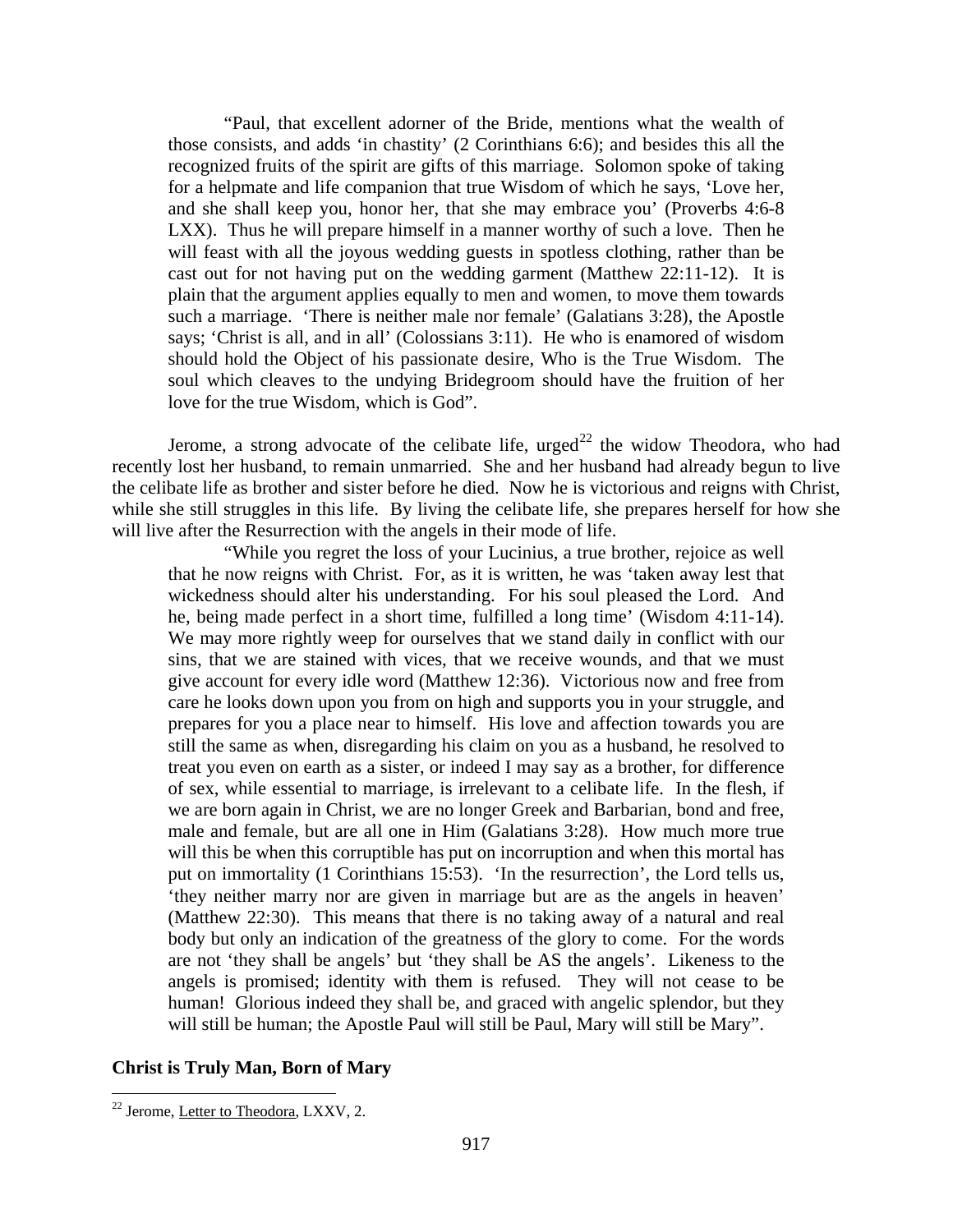One of Paul's statements in the Epistle Lesson played a key role in the Christological arguments of later centuries. "But when the fullness of the time had come, God sent forth His Son, born of a woman, born under the Law" (Galatians 4:4). This statement was quoted many times during the history of the Church to counter the statements of heretics.

For example, Leo the Great, Bishop of Rome, had a good concise statement<sup>[23](#page-14-0)</sup> of the relationship of Christ's humanity to His Deity. This was something that the Arians of his day just could not comprehend.

"This union of God and man, whereby the Creator is joined to the creature, Arian blindness could not see with the eyes of intelligence. Not believing that the Only-begotten of God was of the same glory and substance with the Father, they spoke of the Son's Godhead as inferior, drawing its arguments from those words 'the form of a slave' (Philippians 2:7). In order to show that 'the form of a slave' belongs to no other person in Himself, the same Son of God with the same form, says, 'The Father is greater than I' (John 14:28), just as He says with the same form, 'I and my Father are one' (John 10:30). For in 'the form of a slave', which He took at the end of the ages for our restoration, He is inferior to the Father. But in the form of God, in which He was before the ages, He is equal to the Father. In His human humiliation He was 'made of a woman, made under the Law' (Galatians 4:4); in His Divine majesty He remains the Word of God, 'through whom all things were made' (John 1:3). Accordingly, He Who in the form of God made man, in the form of a slave was made man. For both natures retain their own proper character without loss; as the form of God did not do away with the form of a slave, so the form of a slave did not impair the form of God. And so the mystery of power united to weakness, with respect to the same human nature, allows the Son to be called inferior to the Father. But the Godhead, which is One in the Trinity of the Father, Son, and Holy Spirit, excludes all notion of inequality. For the eternity of the Trinity has nothing temporal, nothing dissimilar in nature. Its will is one, Its substance identical, Its power equal, and yet there are not three Gods, but one God; because it is a true and inseparable unity, where there can be no diversity. Thus in the whole and perfect nature of true man was true God born, complete in what was His own, complete in what was ours. And by 'ours' we mean what the Creator formed in us from the beginning, and what He undertook to repair. For what the deceiver brought in, and what man, when deceived, committed, had no trace in the Savior. Even though He partook of man's weaknesses, He did not share our faults. He took the form of a slave without stain of sin, increasing the human and not diminishing the divine. The 'emptying of Himself' (Philippians 2:7), whereby the Invisible made Himself visible, was the bending down of pity, not the failing of power".

Athanasius of Alexandria compared<sup> $24$ </sup> Christ with the Prophets, since the heretics of his day considered Christ to be another of the Prophets.

<span id="page-14-1"></span><span id="page-14-0"></span><sup>&</sup>lt;sup>23</sup> Leo the Great, <u>Sermons</u>, XXIII, 2.<br><sup>24</sup> Athanasius of Alexandria, Personal Letter to Epictetus, II, lix, 11-12.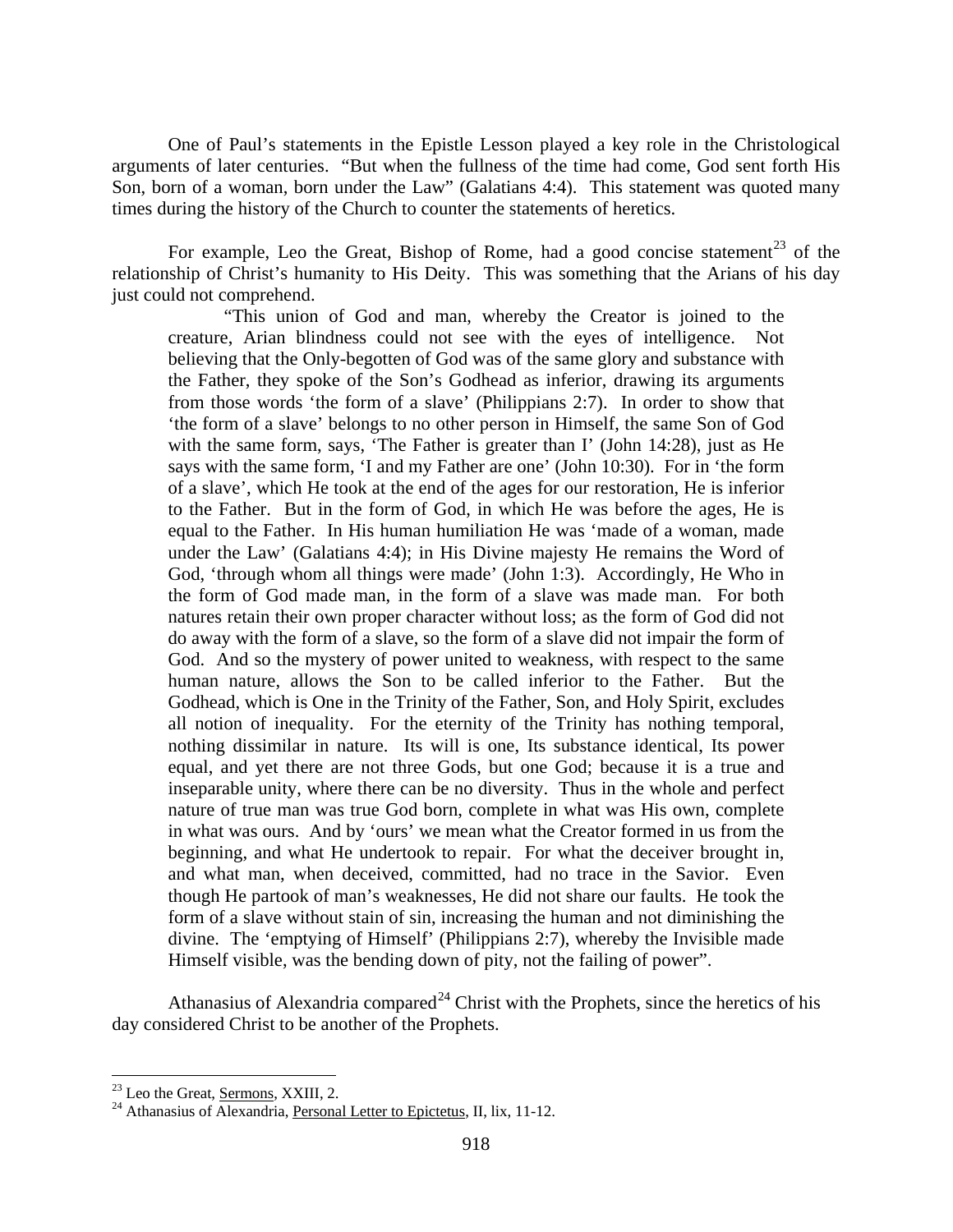"Some say that the Word came upon one particular man, the Son of Mary, just as it came upon each of the Prophets, but their madness carries its own condemnation clearly with it. For if He came thus,

- (1) Why was that man born of a virgin, and not like others of a man and woman? For in this way each of the saints also was begotten.
- (2) Why is not the death of each one said to have taken place on our behalf, but only this man's death?
- (3) Why is it said only in the case of Him born of Mary that He sojourned here 'once at the consummation of the ages?' (Hebrews 9:26)
- (4) Why did the Son of Mary alone rise again on the third day?
- (5) Why is the Son of Mary alone called Immanuel (Isaiah 7:14), as though a Body filled full of the Godhead were born of her? For Emmanuel is interpreted 'God with us'.
- (6) Why is it not said that when each of the saints ate, drank, labored, and died, that He (the Word) ate, drank, labored, and died, but only in the case of the Son of Mary. For the Word suffered in that Body. And while we are merely told of the others that they were born, and begotten, it is said in the case of the Son of Mary alone that 'The Word was made Flesh'".

"This proves that while to all the others the Word came, in order that they might prophesy, from Mary the Word Himself took flesh, and proceeded forth as man. He was by nature and essence the Word of God, but after the flesh man of the seed of David, and made of the flesh of Mary (Galatians 4:4, Romans 1:3). Him the Father pointed out both in Jordan and on the Mount, saying, 'This is My beloved Son in whom I am well pleased' (Matthew 3:17, 17:5; 2 Peter 3:17). Him the Arians denied, but we recognize and worship, not dividing the Son and the Word, but knowing that the Son is the Word Himself, by Whom all things are made, and by Whom we were redeemed".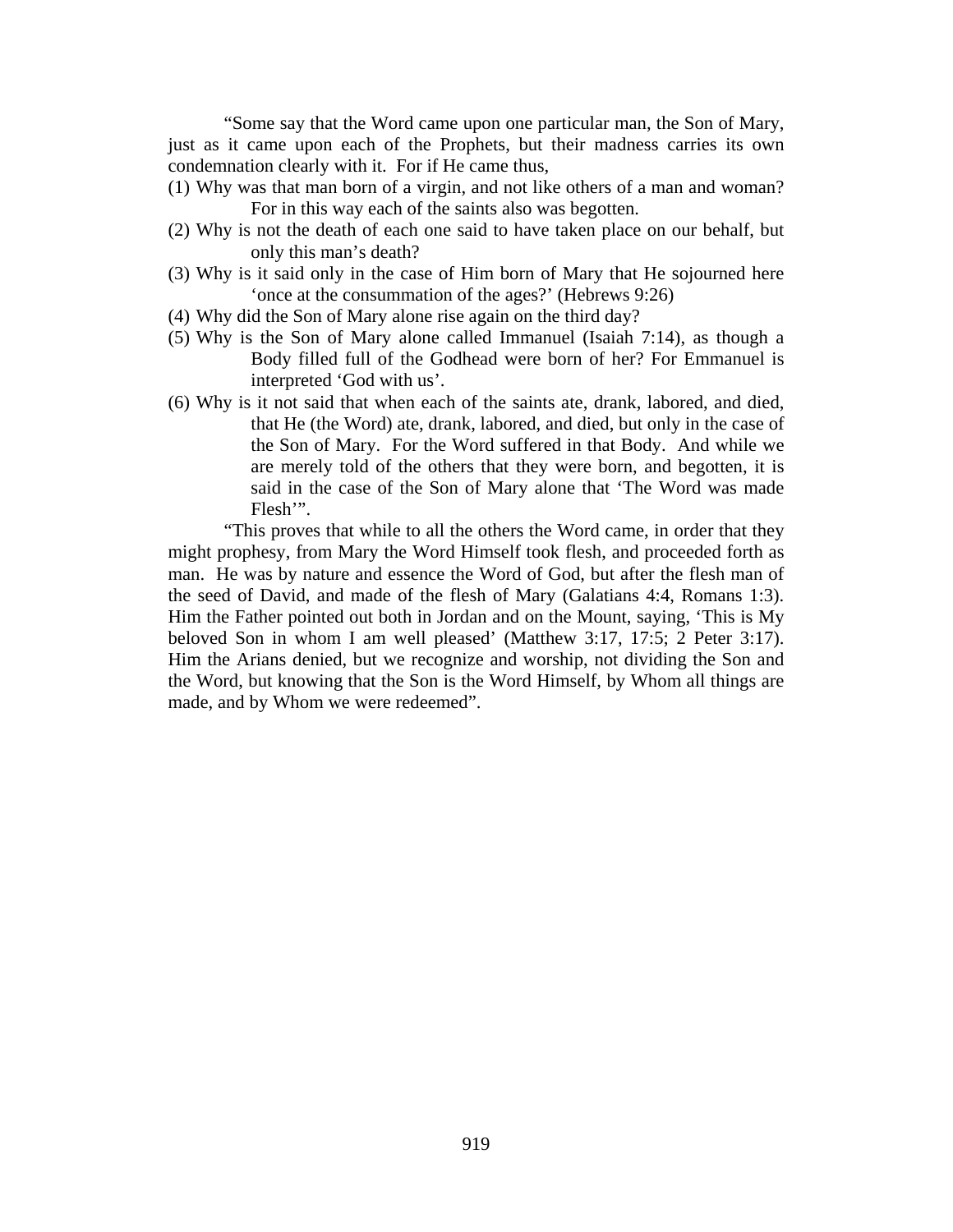## *Martyrs Barbara, Catherine, Paraskeva and Kyriake*

#### **July 7, October 28, November 25, December 4, 2016**

#### **Gospel: Mark 5:24-34, Matthew 9:19-22, Luke 8:43-48**

In the Gospel Reading for Barbara and Catherine, an unknown woman crept up to Jesus in the crowd and secretly touched the hem of His robe, thus healing her hemorrhage. Barbara and Catherine both lived in the early  $4<sup>th</sup>$  Century and suffered for the Faith under Emperor Maximian. Neither Barbara nor Catherine was raised as a Christian, and both came to know Christ under unusual circumstances. Like the woman who touched Christ's hem, Barbara and Catherine touched the periphery of Christ's Church and were rewarded for their faith.

From the healing of the woman's hemorrhage, we have an example of the use of physical objects for spiritual purposes. Jesus taught that one thing sanctifies another. Here power went out from Him (Luke 8:46) via a touch of the hem of His garment. The Master sanctified the garment and the garment sanctified the hem. Jesus had criticized the scribes and Pharisees for saying that whoever swears by the Temple, it is nothing; but whoever swears by the gold of the Temple, he is obliged to perform it. Jesus pointed out: Which is greater, the gold or the Temple that sanctified it? (Matthew 23:16-17). Thus, one thing sanctifies another. This is also the case with icons, holy water, holy oil and many instances of relics of the saints.

Non-Orthodox Christians in the West are generally unaccustomed to dealing with holy relics. But if we consider the effects of Elisha's relics, perhaps it might serve as an introduction to a different consideration of holy relics. This incident occurred after the death of Elisha, where a man was raised from the dead by touching Elisha's bones (2 Kings 13:20-21). We might ask where the faith to perform this miracle came from? In this account, a burial crew was trying to bury someone, when some Moabite raiders came by. To get away, they just threw the body into Elisha's grave and ran away. No faith at all existed on the part of the burial crew, and it was completely unintentional that the man was raised from the dead. The only answer is that the relics of Elisha, which had been sanctified by the power behind the life of Elisha, raised the man from the dead. Similarly during the two years that Paul was in Ephesus on his Third Missionary Journey, handkerchiefs and aprons that touched Paul's body were used to heal diseases and cast out evil spirits (Acts 19:12). Again, one thing sanctified another.

## **Uncleanness Touches the Master**

The Mosaic Law specified that anyone with a bodily discharge was unclean, and so was anyone who touched them (Leviticus 15:1-7), and this also applied to a woman during her menstrual cycle (Leviticus 15:19-24). In the case of a woman with a discharge of blood that is not related to her menstrual cycle, she was "unclean" during the entire duration of her discharge (Leviticus 15:25-30). However, there is a question whether this latter aspect applied for a situation that lasted twelve years, or whether it was intended to apply to much shorter duration problems.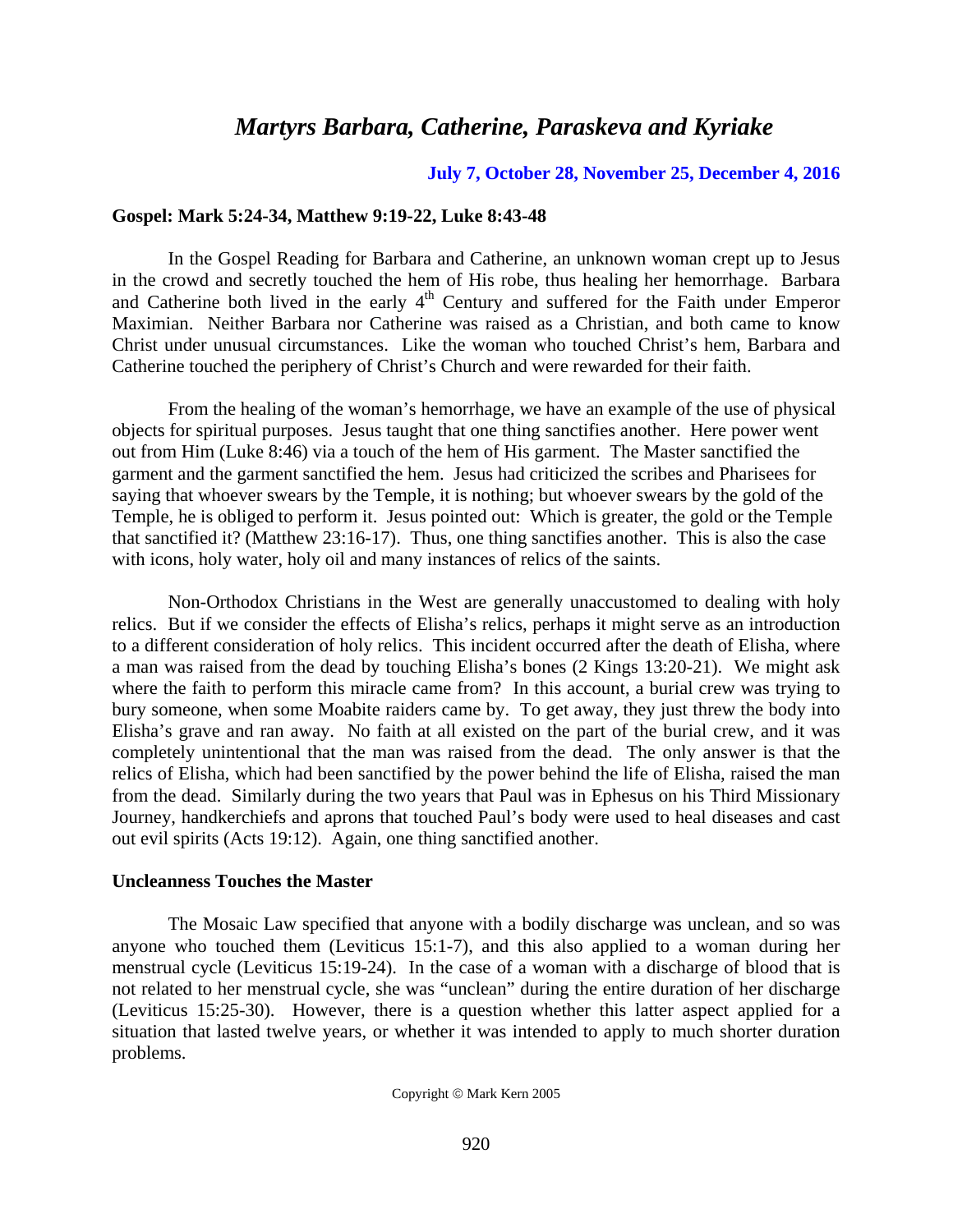After the woman touched Jesus' hem, Jesus stopped and said, "Who touched me?" (Luke 8:45-46), and the woman was petrified. She had made the Teacher unclean and He had caught her doing so! But the Son of God cannot be made unclean unless He so permits, as He did by bleeding during his beatings prior to and on the Cross (2 Corinthians 5:21). Therefore, uncleanness touching the Clean One became clean also. After she fell at His feet and confessed, He said, "Be of good cheer, your faith has made you well!"

John Chrysostom pointed out<sup>[25](#page-17-0)</sup> that the woman did not approach Jesus boldly since she was ashamed of her affliction and considered herself unclean. Under the Law, her affliction was considered a "great uncleanness". Being unclean, she was equivalent to a leper and couldn't participate in the worship or sacrifices of Israel. By touching Jesus, she would make Him unclean also; this may be why she touched only the hem of His garment (Luke 8:44), as if that would make a difference to the Pharisees, who would be very quick to point out uncleanness.

Tertullian stated<sup>[26](#page-17-1)</sup> that the heretics (such as Marcion) interpreted Christ's remarks as indicating that He didn't know who the woman who touched His hem was, since He wasn't fully God. Marcion was wrong; in fact, Christ addressed the woman very similar to the way God questioned Adam in the Garden after Adam's sin. Tertullian stated further that the woman touched Him in faith, knowing that He was God, and not susceptible to uncleanness. She discerned God correctly as preferring mercy to sacrifice, and Tertullian felt she discerned the Law correctly as applying to specific cases, and not to hers.

"The woman who had an issue of blood touched Jesus, but He said that He didn't know by whom. 'Who touched Me?', He asked, when His disciples offered the excuse of the pressing crowd. He even persisted in His assertion of ignorance, 'Somebody has touched Me', He said, and advances some proof, 'For I perceive that power has gone out from Me' (Luke 8:46). What does our heretic, Marcion, say? Could Christ have known the woman? And why did He speak as if He were ignorant? Surely it was to challenge her faith. Precisely as He had once questioned Adam, as if in ignorance, 'Adam, where are you?' (Genesis 3:9) Thus you have both the Creator excused in the same way as Christ, and Christ acting similarly to the Creator".

"In this case He acted contrary to the Law. While the Law forbids contact with a woman with an issue of blood (Leviticus 15:19), He desired not only that this woman should touch Him, but also that He should heal her. Because of the merit of this woman's faith, He said to her, 'Your faith has healed you' (Luke 8:48). Why does Marcion detect hostility to the Law in that act, which the Lord Himself shows us to have been done as a reward of faith? Marcion says that the woman's faith consisted in contempt for the Law? This does not make sense; why should she infringe that Law of God, if she did not know God? Her touch at least was an act of faith. And if of faith in the Creator, how could she have violated His Law, when she was ignorant of any other God? Whatever her infringement of the Law amounted to, it proceeded from and was proportionate to her faith in the Creator. But how can these two things be compatible? That she

<span id="page-17-1"></span><span id="page-17-0"></span><sup>&</sup>lt;sup>25</sup> John Chrysostom, <u>Homilies on Matthew</u>, XXXI, 2.<br><sup>26</sup> Tertullian, <u>Five Books Against Marcion</u>, II, ii, 4, 20.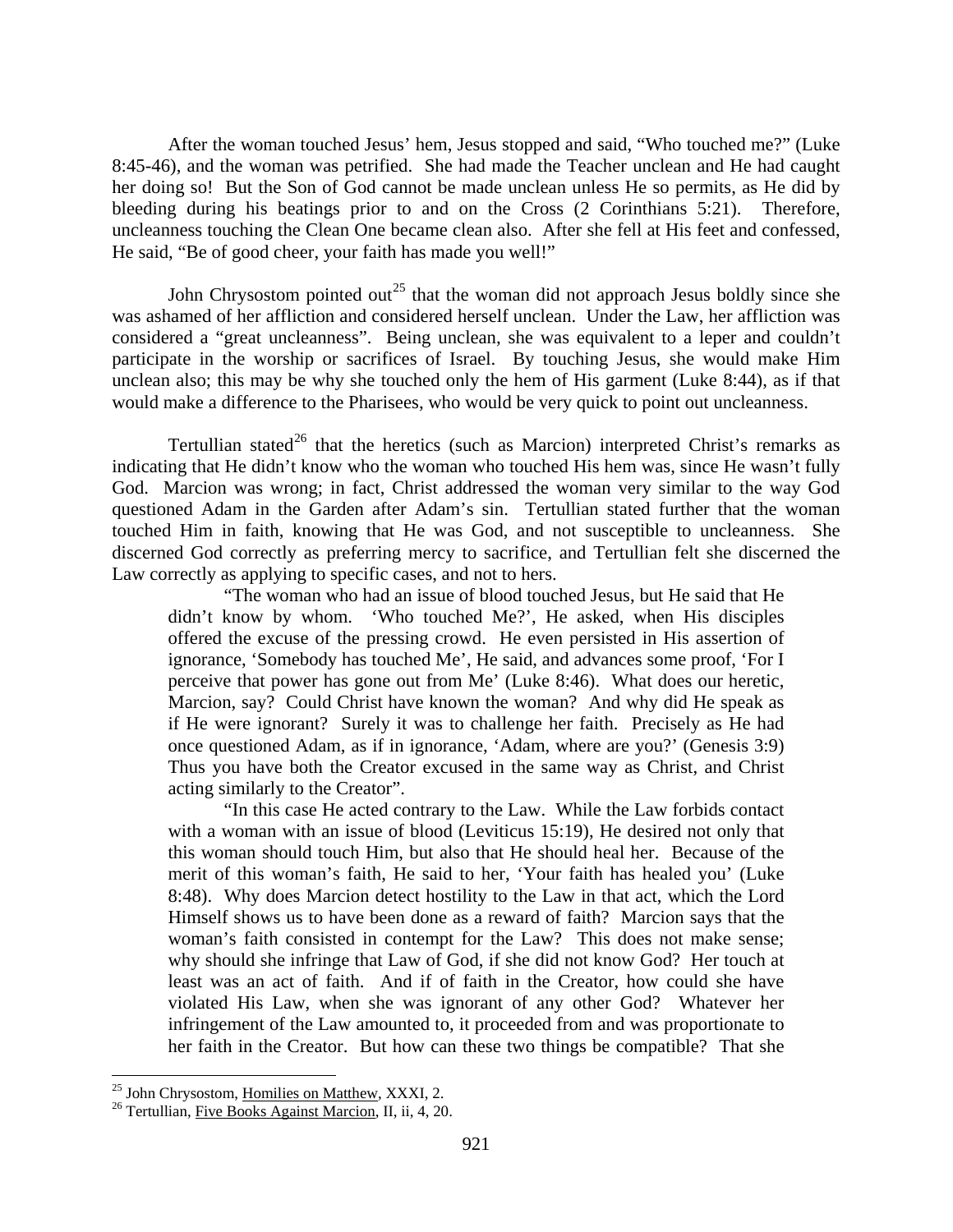violated the Law, and violated it in faith, which ought to have restrained her from such violation? Her faith, above all, was this: it made her believe that her God preferred mercy before sacrifice. She was certain that her God was working in Christ. She touched Him, therefore, not simply as a holy man, nor as a prophet, whom she knew to be capable of contamination by reason of his human nature, but as truly God, whom she assumed to be beyond all possibility of pollution by any uncleanness. She interpreted for herself the Law, as meaning that such things as are susceptible to defilement become defiled, but not so God, whom she knew for certain to be in Christ".

"She recollected also that what came under the prohibition of the Law was that ordinary issue of blood which proceeds from natural functions every month, and in childbirth, not that which was the result of disordered health. Her case, however, was ill health of long duration, for which she knew that the aid of God's mercy was needed, and not the natural relief of time. She may be regarded as having discerned the Law, instead of breaking it. This will prove to be the faith, which confers intelligence likewise. 'If you will not believe, you shall not understand' (Isaiah 7:9 LXX). When Christ approved of the faith of this woman, He declared by His answer to her, that He was Himself the divine object of the faith of which He approved. Nor can I overlook the fact that His garment, by being touched, demonstrated also the truth of His body. Of course it was a body, and not a phantom as Marcion claimed, which the garment clothed! This indeed is not our point now; but the remark has a natural bearing on the question we are discussing. For if it were not a true body, but only a phantom one, it could not for certain have received contamination".

Dionysius of Alexandria stated<sup>[27](#page-18-0)</sup> that the woman, who touched Christ's hem in order to be healed, is not the same as a menstruating woman as described in Leviticus. She was a pious woman asking for help, and as such was blameless.

<span id="page-18-0"></span><sup>&</sup>lt;sup>27</sup> Dionysius, Bishop of Alexandria (3<sup>rd</sup> Century), "The Epistle to Bishop Basilides", Extant Fragments of the Works of Dionysius, Part 5, Canon 2.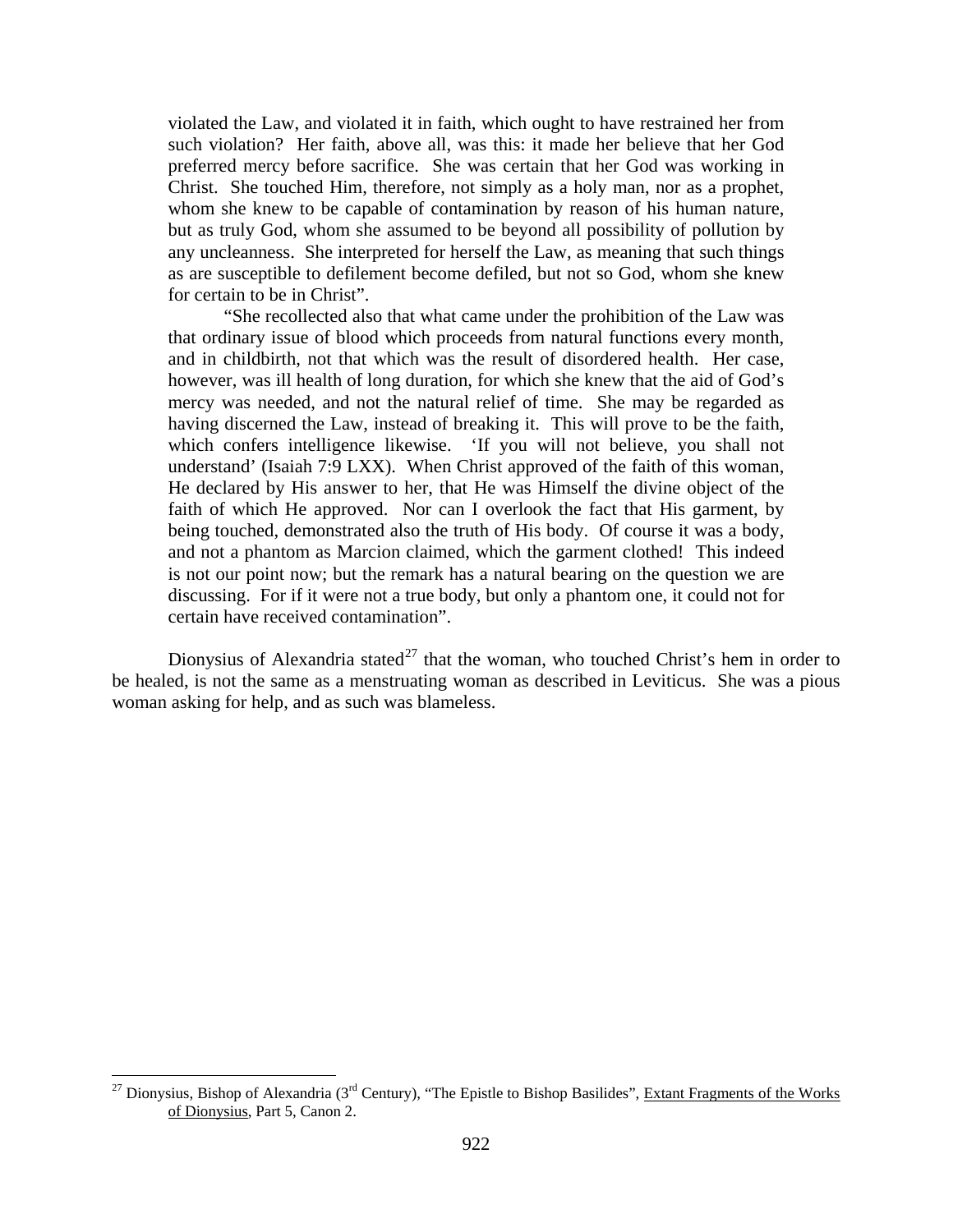## **Appendix A The Life of St Barbara**[28](#page-19-0)

The Holy Great Martyr Barbara lived and suffered during the reign of the emperor Maximian (305-311). Her father, the pagan Dioscorus, was a rich and illustrious man in the Syrian city of Heliopolis. After the death of his wife, he devoted himself to his only daughter.

Seeing Barbara's extraordinary beauty, Dioscorus decided to hide her from the eyes of strangers. Therefore, he built a tower for Barbara, where only her pagan teachers were allowed to see her. From the tower there was a view of hills stretching into the distance. By day she was able to gaze upon the wooded hills, the swiftly flowing rivers, and the meadows covered with a mottled blanket of flowers; by night the harmonious and majestic vault of the heavens twinkled and provided a spectacle of inexpressible beauty. Soon the virgin began to ask herself questions about the Primal Cause and Creator of so harmonious and splendid a world.

Gradually, she became convinced that the soulless idols were merely the work of human hands. Although her father and teachers offered them worship, she realized that the idols could not have made the surrounding world. The desire to know the true God so consumed her soul that Barbara decided to devote all her life to this goal, and to spend her life in virginity.

The fame of her beauty spread throughout the city, and many sought her hand in marriage. But despite the entreaties of her father, she refused all of them. Barbara warned her father that his persistence might end tragically and separate them forever. Dioscorus decided that the temperament of his daughter had been affected by her life of seclusion. He therefore permitted her to leave the tower and gave her full freedom in her choice of friends and acquaintances. Thus Barbara met young Christian maidens in the city, and they taught her about the Creator of the world, about the Trinity, and about the Divine Logos. Through the Providence of God, a priest arrived in Heliopolis from Alexandria disguised as a merchant. After instructing her in the mysteries of the Christian Faith, he baptized Barbara, and then returned to his own country.

During this time a luxurious bathhouse was being built at the house of Dioscorus. By his orders the workers prepared to put two windows on the south side. But Barbara, taking advantage of her father's absence, asked them to make a third window, thereby forming a Trinity of light. On one of the walls of the bathhouse Barbara traced a cross with her finger. The cross was deeply etched into the marble, as if by an iron instrument. Later, her footprints were imprinted on the stone steps of the bathhouse. The water of the bathhouse had great healing power. St. Simeon Metaphrastes (November 9) compared the bathhouse to the stream of Jordan and the Pool of Siloam, because by God's power, many miracles took place there.

When Dioscorus returned and expressed dissatisfaction about the change in his building plans, his daughter told him about how she had come to know the Triune God, about the saving power of the Son of God, and about the futility of worshipping idols. Dioscorus went into a

<span id="page-19-0"></span> $^{28}$  From [www.oca.org](http://www.oca.org/) for December  $4<sup>th</sup>$ .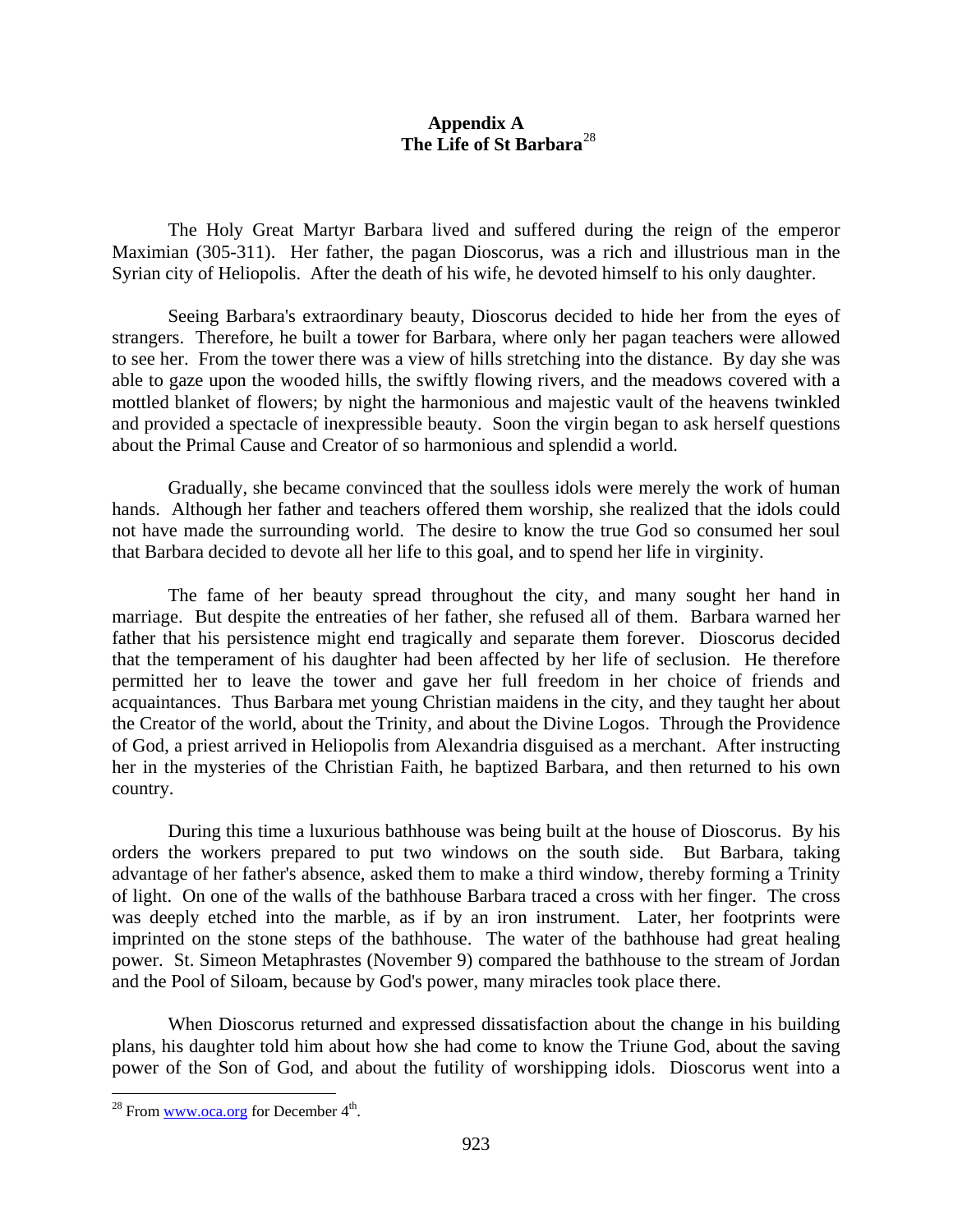rage, grabbed a sword and was on the point of striking her with it. The holy virgin fled from her father, and he rushed after her in pursuit. His way became blocked by a hill, which opened up and concealed the saint in a crevice. On the other side of the crevice was an entrance leading upwards. St. Barbara managed then to conceal herself in a cave on the opposite slope of the hill.

After a long and fruitless search for his daughter, Dioscorus saw two shepherds on the hill. One of them showed him the cave where the saint had hidden. Dioscorus beat his daughter terribly, and then placed her under guard and tried to wear her down with hunger. Finally he handed her over to the governor of the city, named Martianus. They beat St. Barbara fiercely: they struck her with rawhide, and rubbed her wounds with a haircloth to increase her pain. By night St. Barbara prayed fervently to her Heavenly Bridegroom, and the Savior Himself appeared and healed her wounds. Then they subjected the saint to new, and even more frightful torments.

In the crowd where the martyr was tortured was the virtuous Christian woman Juliana, an inhabitant of Heliopolis. Her heart was filled with sympathy for the voluntary martyrdom of the beautiful and illustrious maiden. Juliana also wanted to suffer for Christ. She began to denounce the torturers in a loud voice, and they seized her.

For a long while they tortured both holy martyrs: they raked and tore their bodies with hooks, and then led them naked through the city amidst derision and jeers. Through the prayers of St. Barbara the Lord sent an angel who covered the nakedness of the holy martyrs with a splendid robe. The steadfast confessors of faith in Christ, Sts. Barbara and Juliana, were then beheaded. Dioscorus himself executed St. Barbara. The wrath of God was not slow to punish both torturers, Martianus and Dioscorus: bolts of lightning struck them.

In the sixth century the relics of the holy Great Martyr Barbara were transferred to Constantinople. Six hundred years later, they were transferred to Kiev (July 11) by Barbara, the daughter of the Byzantine Emperor Alexius Comnenos, who married the Russian prince Michael Izyaslavich. They rest even now at Kiev's St. Vladimir cathedral, where an Akathist to the saint is served each Tuesday.

Many pious Orthodox Christians are in the habit of chanting the Troparion of St. Barbara each day, recalling the Savior's promise to her that those who remembered her and her sufferings would be preserved from a sudden, unexpected death, and would not depart this life without benefit of the Holy Mysteries of Christ.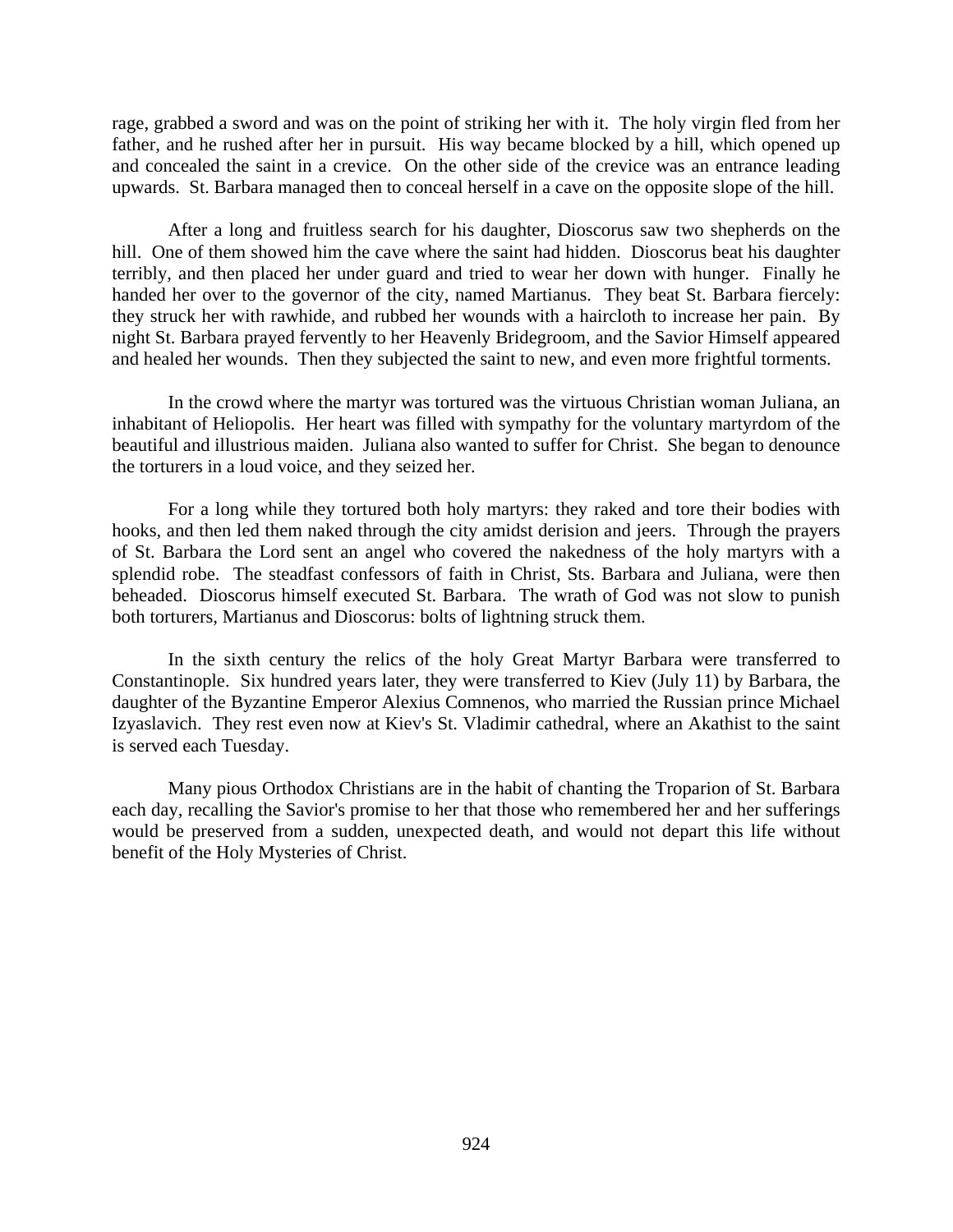## **Appendix B The Life of St Catherine of Alexandria**[29](#page-21-0)

The Holy Great Martyr Catherine was the daughter of Constus, the governor of Alexandrian Egypt during the reign of the emperor Maximian (305-313). Living in the capital, the center of Hellenistic knowledge, and possessed of a rare beauty and intellect, Catherine received an excellent education, studying the works of the greatest philosophers and teachers of antiquity. Young men from the most worthy families of the empire sought the hand of the beautiful Catherine, but she was not interested in any of them. She told her parents that she would enter into marriage only with someone who surpassed her in nobility, wealth, comeliness and wisdom.

Catherine's mother, a secret Christian, sent her to her own spiritual Father, a saintly Elder living in a cave outside the city, for advice. After listening to Catherine, the Elder said that he knew of a Youth who surpassed her in everything. "His countenance is more radiant than the shining of the sun, and all of creation is governed by His wisdom. His riches are given to all the nations of the world, yet they never diminish. His compassion is unequaled."

This description of the Heavenly Bridegroom produced in the soul of the holy maiden an ardent desire to see Him. "If you do as I tell you," said the monk, "you will gaze upon the countenance of this illustrious man." In parting, the Elder handed Catherine an icon of the Theotokos with the divine Child Jesus on Her arm and told her to pray with faith to the Queen of Heaven, the Mother of the Heavenly Bridegroom, and She would hear Catherine and grant her heart's desire.

Catherine prayed all night and was permitted to see the Most Holy Virgin, Who said Her Divine Son, "Behold Thy handmaiden Catherine, how fair and virtuous she is." But the Child turned His face away from her saying, "No, she is ugly and unbelieving. She is a foolish pauper, and I cannot bear to look at her until she forsakes her impiety."

Catherine returned again to the Elder deeply saddened, and told him what she had seen in the dream. He lovingly received her, instructed her in the faith of Christ, and admonished her to preserve her purity and integrity and to pray unceasingly. She then received the Mystery of holy Baptism from him. Again St. Catherine had a vision of the Most Holy Theotokos with Her Child. Now the Lord looked tenderly at her and gave her a beautiful ring, a wondrous token of her betrothal to the Heavenly Bridegroom (This ring is still on her hand).

At that time the emperor Maximian was in Alexandria for a pagan festival. Therefore, the celebration was especially splendid and crowded. The cries of the sacrificial animals, the smoke and the smell of the sacrifices, the endless blazing of fires, and the bustling crowds at the arenas defiled the city of Alexandria. Human victims also were brought, the confessors of Christ, those who would not deny Him under torture. They were condemned to death in the fire. The saint's love for the Christian martyrs and her fervent desire to ease their sufferings compelled Catherine to speak to the pagan priest and to the emperor Maximian.

<span id="page-21-0"></span><sup>&</sup>lt;sup>29</sup> From [www.oca.org](http://www.oca.org/) for November  $24<sup>th</sup>$ .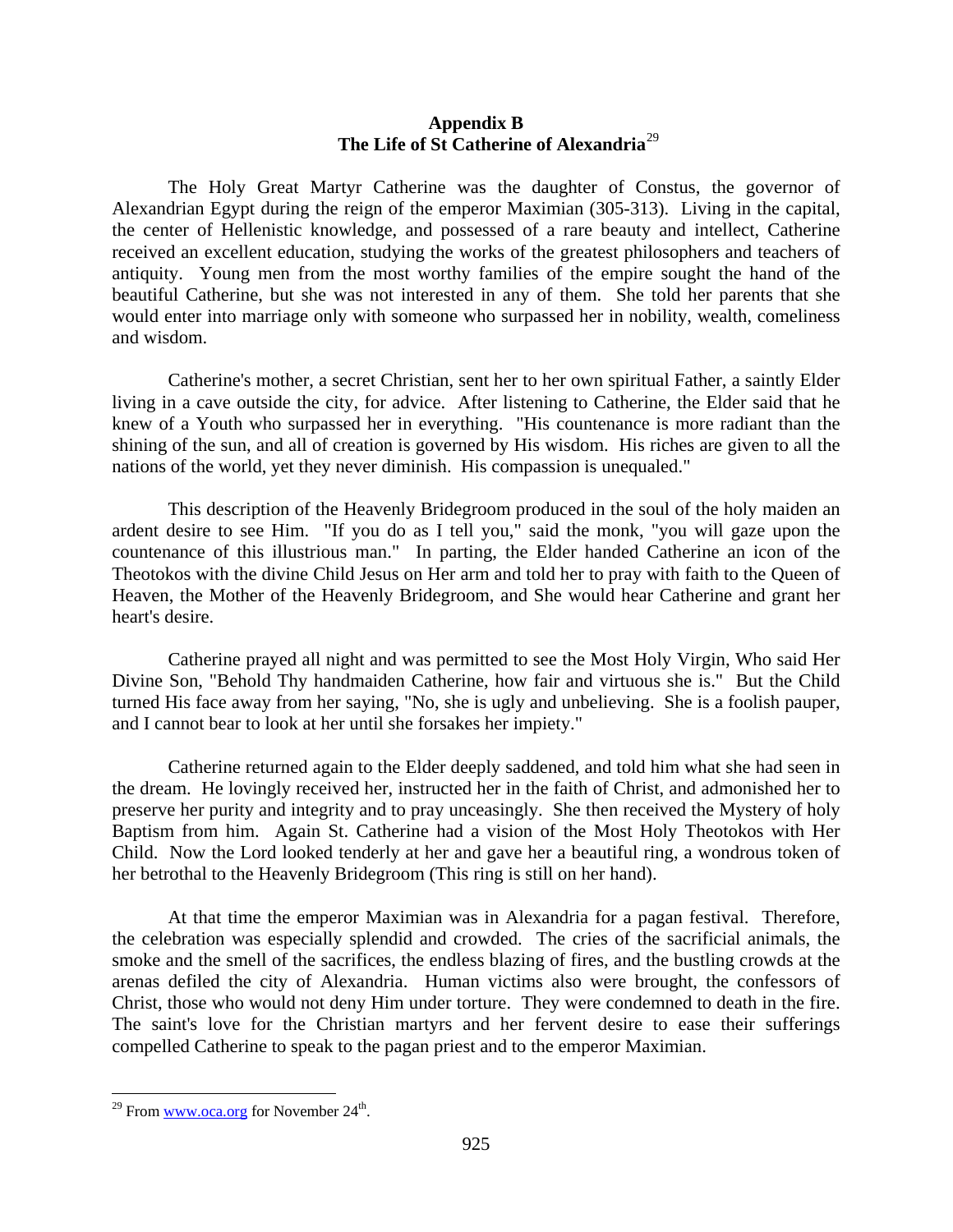Introducing herself, the saint confessed her faith in the One True God and with wisdom exposed the errors of the pagans. The beauty of the maiden captivated the emperor. In order to convince her and to show the superiority of pagan wisdom, the emperor ordered fifty of the most learned philosophers and rhetoricians of the Empire to dispute with her, but the saint got the better of the wise men, so that they came to believe in Christ themselves. St. Catherine made the Sign of the Cross over the martyrs, and they bravely accepted death for Christ and were burned alive by order of the emperor.

Maximian, no longer hoping to convince the saint, tried to entice her with the promise of riches and fame. Receiving an angry refusal, the emperor gave orders to subject the saint to terrible tortures and then throw her in prison. The Empress Augusta, who had heard much about the saint, wanted to see her. She prevailed upon the military commander Porphyrius to accompany her to the prison with a detachment of soldiers. The strong spirit of St. Catherine, whose face was radiant with divine grace, impressed the empress. The holy martyr explained the Christian teaching to them, and they were converted to Christ.

On the following day they again brought the martyr to the judgment court where, under the threat of being broken on the wheel, they urged that she renounce the Christian Faith and offer sacrifice to the gods. The saint steadfastly confessed Christ and she herself approached the wheels; but an angel smashed the instruments of execution, which shattered into pieces with many pagans standing nearby.

Having beheld this wonder, the Empress Augusta and the imperial courtier Porphyrius with 200 soldiers confessed their faith in Christ in front of everyone, and they were beheaded. Maximian again tried to entice the holy martyr, proposing marriage to her, and again he was refused. St. Catherine firmly confessed her fidelity to the heavenly Bridegroom Christ, and with a prayer to Him she herself laid her head on the block beneath the executioner's sword.

The angels took the relics of St. Catherine to Mount Sinai. In the sixth century, the venerable head and left hand of the holy martyr were found through a revelation and transferred with honor to a newly constructed church of the Sinai monastery, built by the holy Emperor Justinian (November 14).

St. Catherine is called upon for relief and assistance during a difficult childbirth. Pilgrims to her monastery on Mt. Sinai are given souvenir rings as a remembrance of their visit.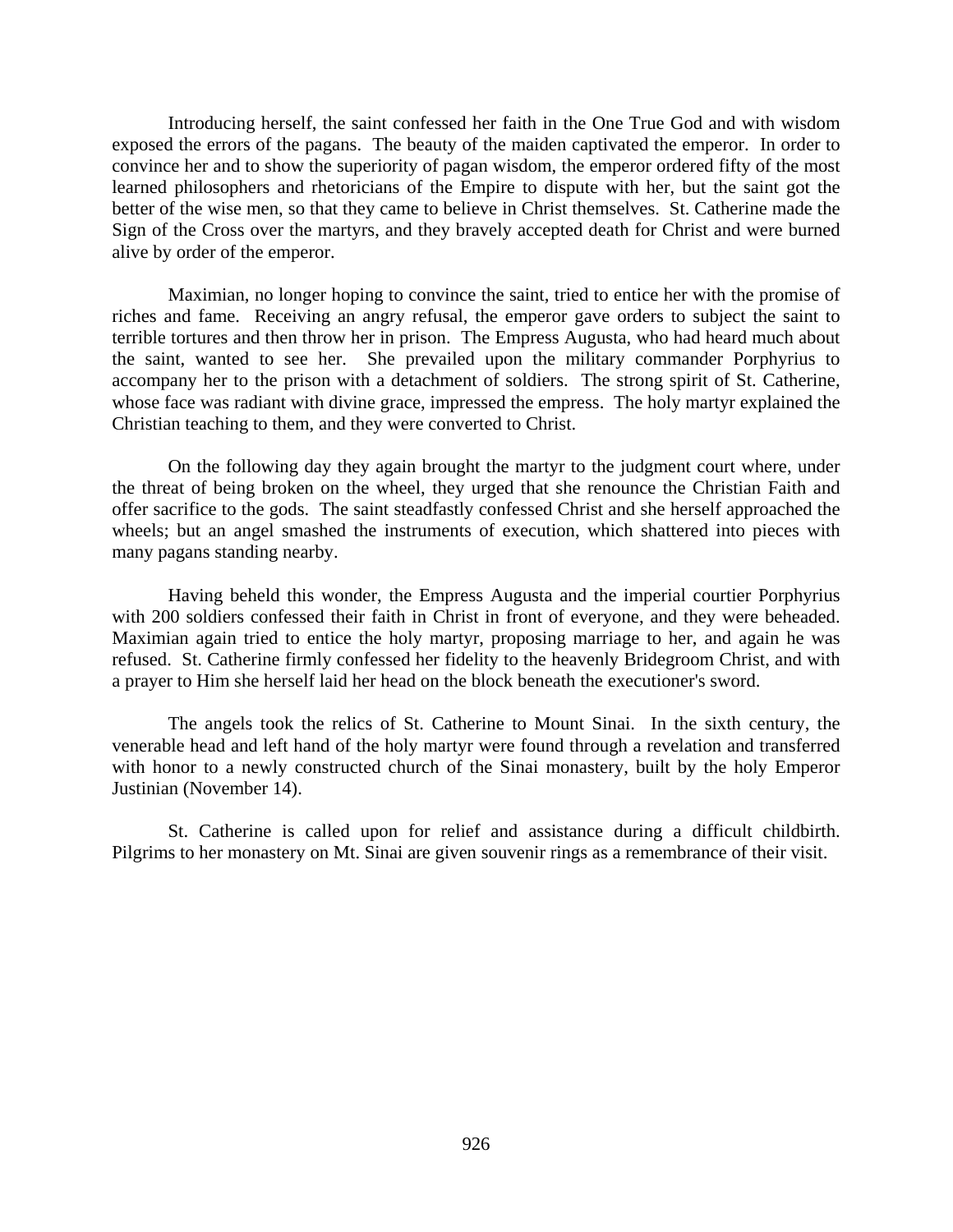## **Appendix C The Life of St Kyriake of Anatolia[30](#page-23-0)**

Saint Kyriake was the only child of Dorotheus and Eusebia. Since she was born on a Sunday (Kyriake, in Greek), she was named Kyriake.

One day a wealthy magistrate wished to betroth Kyriake to his son. Not only was she young and beautiful, but her parents were wealthy, and the magistrate wished to control that wealth. The magistrate went to her parents to request her hand, but St Kyriake told him that she wished to remain a virgin, for she had dedicated herself to Christ.

The magistrate was angered by her words, so he went to the emperor Diocletian to denounce the saint and her parents as Christians who mocked the idols, and refused to offer sacrifice to them.

Diocletian sent soldiers to arrest the family and have them brought before him. He asked them why they would not honor the gods which he himself honored. They told him that these were false gods, and that Christ was the one true God.

Dorotheus was beaten until the soldiers grew tired and were unable to [continue.](http://oca.org/saints/lives/2013/07/07/101963-martyr-kyriake-of-nicomedia) Since neither flattery nor torment had any effect, Diocletian sent Dorotheus and Eusebia to Melitene on the eastern border between Cappadocia and Armenia. Then he sent St Kyriake to be interrogated by his son-in-law and co-ruler Maximian at Nicomedia.

Maximian urged her not to throw her life away, promising her wealth and marriage to one of Diocletian's relatives if she would worship the pagan gods. St Kyriake replied that she would never renounce Christ, nor did she desire worldly riches. Enraged by her bold answer, Maximian had her flogged. The soldiers who administered this punishment became tired, and had to be replaced three times.

Shamed by his failure to overcome a young woman, Maximian sent St Kyriake to Hilarion, the eparch of Bithynia, at Chalcedon. He told Hilarion to either convert Kyriake to paganism, or send her back to him.

Making the same promises and threats that Diocletian and Maximian had made before, Hilarion was no more successful than they were. St Kyriake challenged him to do his worst, because Christ would help her to triumph. The saint was suspended by her hair for several hours, while soldiers burned her body with torches. Not only did she endure all this, she also seemed to become more courageous under torture. Finally, she was taken down and put into a prison [cell.](http://oca.org/saints/lives/2013/07/07/101963-martyr-kyriake-of-nicomedia)

That night Christ appeared to her and healed her wounds. When Hilarion saw her the next day, he declared that she had been healed by the gods because they pitied her. Then Hilarion urged her to go to the temple to give thanks to the gods. She told him that she had been healed by Christ, but agreed to go to the temple. The eparch rejoiced, thinking that he had defeated her.

In the temple, St Kyriake prayed that God would destroy the soulless idols. Suddenly, there was a great earthquake which toppled the idols, shattering them to pieces. Everyone fled the temple in fear, leaving Hilarion behind. Instead of recognizing the [power](http://oca.org/saints/lives/2013/07/07/101963-martyr-kyriake-of-nicomedia) of Christ, the eparch blasphemed the true God as the destroyer of his pagan gods. He was struck by a bolt of lightning and died on the spot.

St Kyriake was tortured again by Apollonius, who succeeded Hilarion as eparch. When she was cast into a fire, the flames were extinguished. When she was thrown to wild beasts, they became tame and gentle. Therefore, Apollonius sentenced her to death by the sword. She was

<span id="page-23-0"></span> $30$  From [www.oca.org](http://www.oca.org/) for July  $7<sup>th</sup>$ .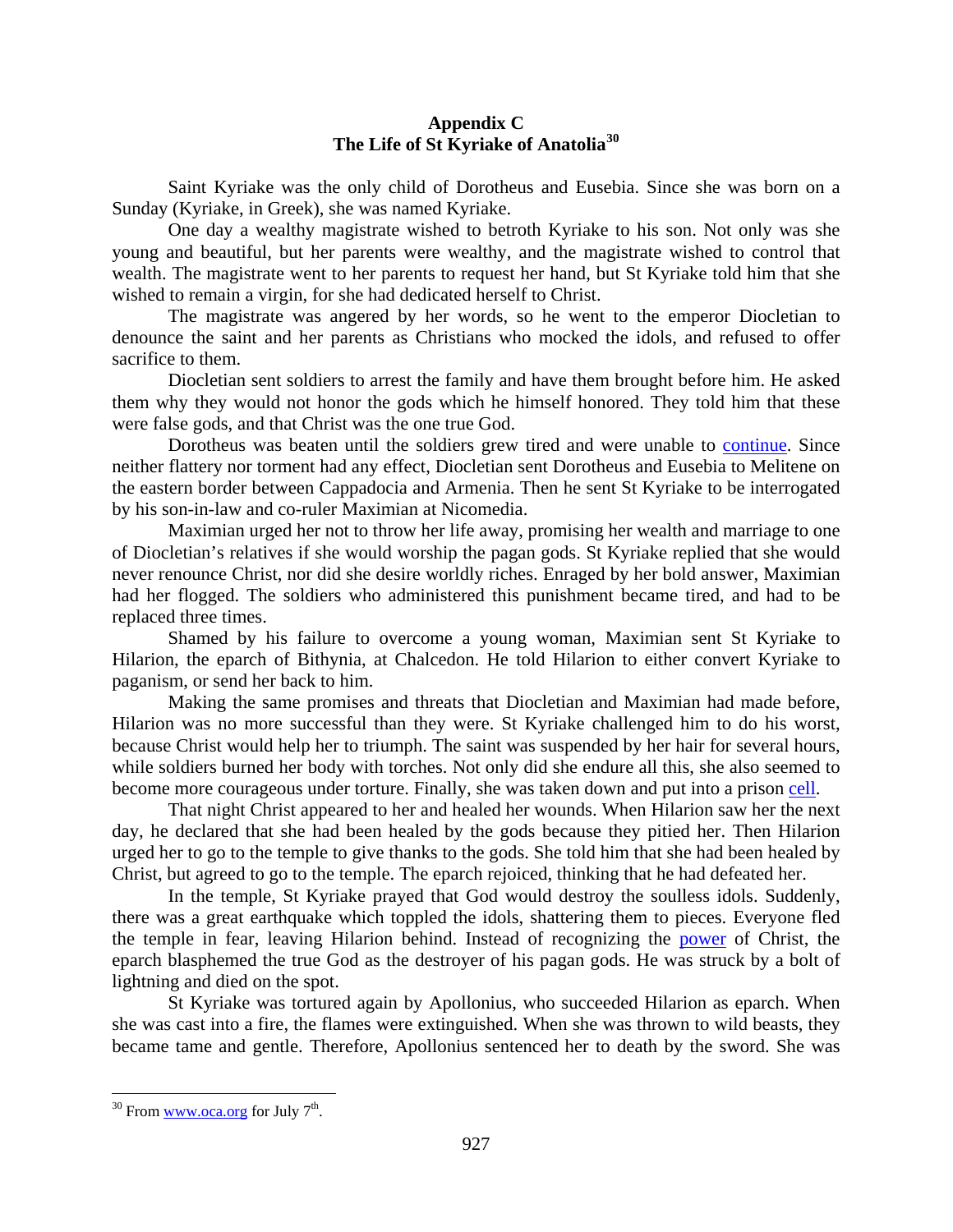permitted time [to pray,](http://oca.org/saints/lives/2013/07/07/101963-martyr-kyriake-of-nicomedia) so she asked God to receive her soul, and to remember those who honored her martyrdom.

Just as St Kyriake ended her [prayer,](http://oca.org/saints/lives/2013/07/07/101963-martyr-kyriake-of-nicomedia) angels took her soul before the soldiers could strike off her head. Pious Christians took her relics and buried them in a place of honor.

## **Appendix D The Life of Paraskeva of Iconium[31](#page-24-0)**

The Great Martyr Paraskeva of Iconium, lived during the third century in a rich and pious family. The parents of the saint especially reverenced Friday, the day of the Passion of the Lord, and therefore they called their daughter Paraskeva. This name, Paraskeva, also means Friday.

Young Paraskeva with all her heart loved purity and the loftiness of the virginal life, and she took a vow of celibacy. She wanted to devote all her life to God and to enlighten pagans with the light of Christ.

Because of her confession of the Orthodox Faith, the pagans in a frenzy seized her and brought her to the city prefect. They demanded that she offer unholy sacrifice to the pagan idols. With a steady heart, and trusting on God, the saint refused this demand. For this she underwent great torments: after stripping her, they tied her to a tree and beat her with rods. Then the torturers raked her pure body with iron claws. Finally, they threw her into prison, exhausted by the torture and lacerated to the bone. But God did not forsake the holy sufferer, and miraculously healed her wounds. Not heeding this divine miracle, the executioners continued with their torture of St Paraskeva, and finally, they cut off her head.

St Paraskeva has always enjoyed a special love and veneration among the Orthodox people. Many pious customs and observances are associated with her. In the ancient Russian accounts of the Saints' Lives, the name of the Great Martyr is inscribed as: "St Paraskeva, also called Piatnitsa (in Russian: Friday)." Churches dedicated to St Paraskeva in antiquity were given the name Piatnitsa. Small wayside chapels in Rus received the name Piatnitsa. The simple Russian people called the Martyr Paraskeva variously Piatnitsa, Piatina, Petka.

Icons of St Paraskeva were especially venerated and embellished by the faithful. Russian iconographers usually depicted the martyr as an austere ascetic, tall of stature, with a radiant crown upon her head. Icons of the saint guard pious and happy households. By Church belief, St Paraskeva is protectress of fields and cattle. Therefore, on her Feastday it was the custom to bring fruit to church to be blessed. These blessed objects were kept until the following year. Moreover, St Paraskeva is invoked for protection of cattle from disease. She is also a healer of people from grievous illness of both body and soul.

<span id="page-24-0"></span> $31$  From [www.oca.org](http://www.oca.org/) for October 28<sup>th</sup>.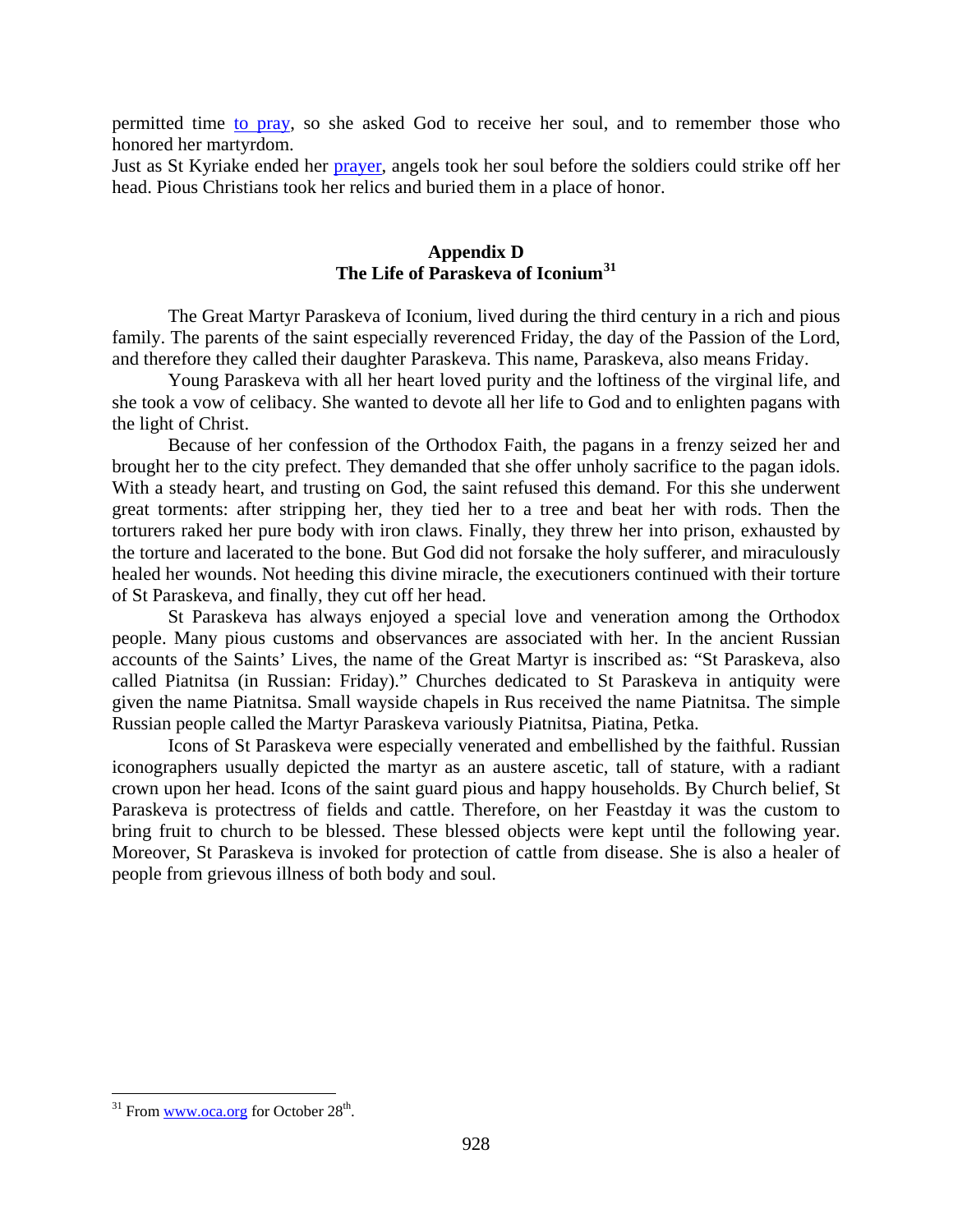# *HEALING ON THE SABBATH*

## **Gospel: Luke 13:10-17**

Today's Gospel lesson is not used at all in the West.

### **Table of Contents**

#### <span id="page-25-0"></span>**Background: Jesus and the Sabbath Laws**

The Mosaic Law concerning the Sabbath was very clear, specific and strict; and the Law had teeth in it. For example:

| <b>Mosaic Law</b>                                                     | <b>Reference</b>                         |
|-----------------------------------------------------------------------|------------------------------------------|
| Complete rest was required.                                           | Exodus 23:12, 31:15, 35:2                |
| One could not even kindle a fire (to cook a meal).                    | Exodus 35:3                              |
| All cooking had to be done the day before.                            | Exodus 16:23-29                          |
| No gathering of wood for the day after the Sabbath was allowed        | Numbers 15:32-36                         |
| either.                                                               |                                          |
| This was one of the Ten Commandments.                                 | Exodus $20:9-11$ , Deuteronomy $5:13-15$ |
| The death penalty was prescribed for anyone breaking the Sabbath.     | Exodus 31:15, 35:2                       |
| One could not carry heavy loads or use pack animals to do so either.  | Exodus 20:10, Deuteronomy 5:14, Jeremiah |
| The day of rest applied to animals also.                              | $17:21-22$                               |
| One could not travel on the Sabbath but had to stay in one's place    | Exodus 16:29                             |
| and rest.                                                             |                                          |
| Later this traveling restriction was limited to "a Sabbath day's      | Acts $1:12$                              |
| journey" of 2000 cubits <sup>32</sup> (about half a mile).            |                                          |
| No buying and selling were allowed on the Sabbath. Nehemiah           | Nehemiah 10:31, 13:15-21                 |
| locked the gates of Jerusalem to prevent Gentile vendors from selling |                                          |
| on the Sabbath.                                                       |                                          |

These Sabbath rules did not just appear suddenly with Moses. In ancient Babylon, even prior to Abraham, there was a Sabbath observance<sup>[33](#page-25-2)</sup>. It was not as strict as the Sabbath of the Mosaic Law and it was also tied to astrology. Other ancient countries had Sabbath traditions also. Thus, when the Lord commanded the Sabbath observation to remember how He created the world in six days and rested on the seventh (Exodus 31:15-17, 20:9-11), this was probably what other cultures commemorated also.

Copyright © Mark Kern 2008

<span id="page-25-1"></span> $32$  2000 cubits is the distance between the Ark and the people as Israel traveled in the desert (Joshua 3:4) and also the limit of the pasturelands outside the Levitical cities (Numbers 35:4-5). <sup>33</sup> Merrill F. Unger, Unger's Bible Dictionary, Moody Press, Chicago, 1967, p. 939. The origin of the "Sabbath"

<span id="page-25-2"></span>went back to pre-Semitic days, and the name "Sabbath" is actually of Babylonian origin. This day was described on cuneiform tablets as "a day of rest for the soul". In Accadian times (early Babylonian), the Sabbath was a day on which certain work was forbidden.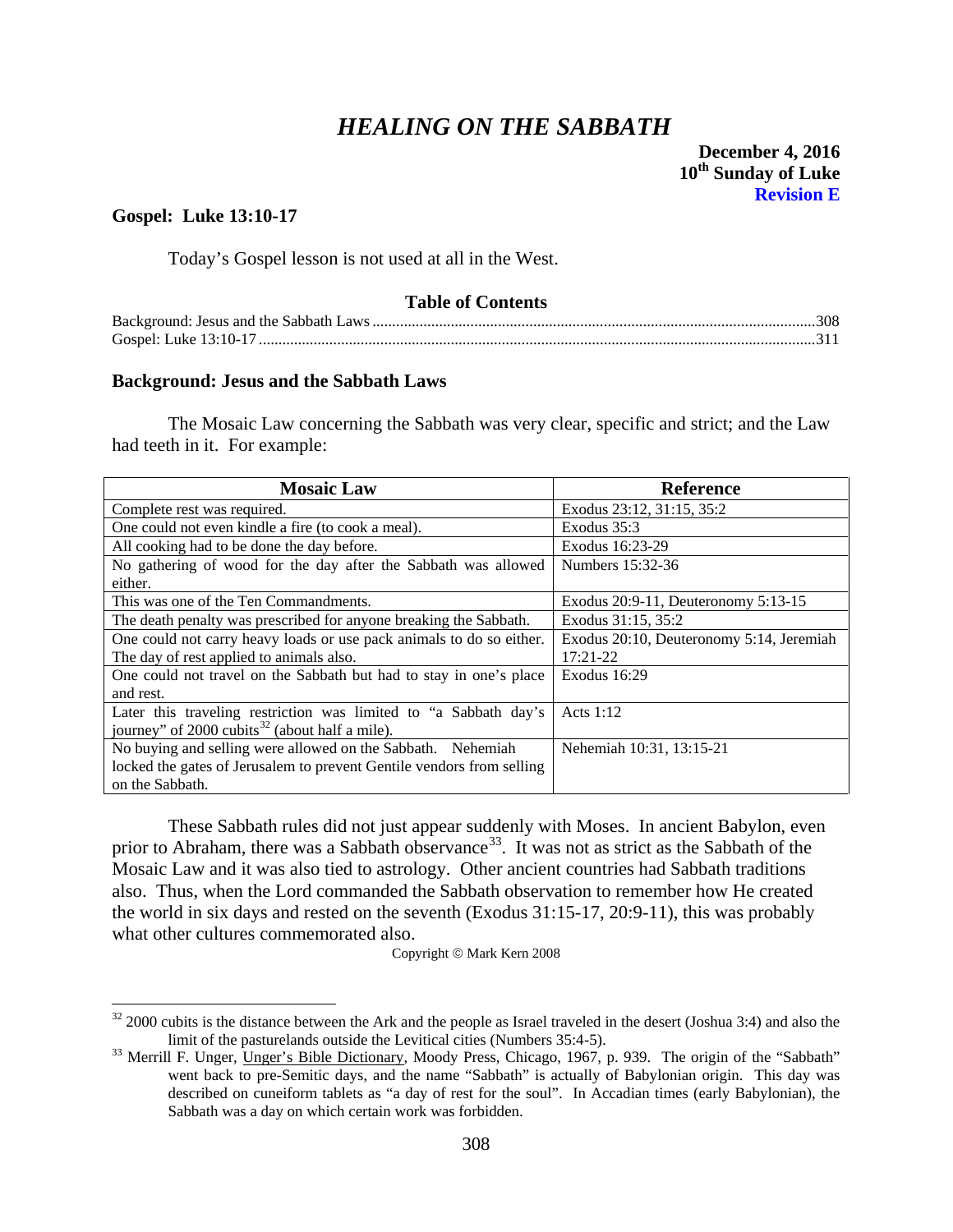Tertullian described<sup>[34](#page-26-0)</sup> the gist of the Mosaic Law as having been given in embryo to Adam in the Garden of Eden, and that if Adam and Eve had obeyed it, they would not have fallen. Thus the Gentiles had the Law prior to Moses. This is reflected in the Sabbath laws of other cultures prior to Moses

But also tied in to the Sabbath observation was a recalling of the time Israel was being "worked to death" in Egypt (Deuteronomy 5:15). Thus the Sabbath was made for man, not man for the Sabbath (Mark 2:27). This is very apparent from a careful re-reading of the original Sabbath commands where the whole point is complete rest (Exodus 23:12, 31:15-17, 35:2; Deuteronomy 5:14).

The Sabbath was more than just rest, however. It was also a holy day (Exodus 16:23, 20:11, 31:15), and a day of gladness (Numbers 10:10). On this day, the daily offering was doubled (four lambs versus two, see Numbers 28:3-15) and the showbread was set out in the Holy Place (Leviticus 24:8) before the Lord. The Sabbaths were also to be a sign (or omen) between Israel and God "that they might know that I am the Lord who sanctifies them" (Ezekiel 20:12, 20). Thus, there was to be a focus on the things of God and on doing good.

In the true spirit of the Sabbath, Jesus did a number of healings on the Sabbath. For example:

| <b>Healing</b>                                      | <b>Reference</b>              |
|-----------------------------------------------------|-------------------------------|
| The paralytic $(4^{th}$ Sunday of Pascha)           | John 5:9                      |
| A man with a withered hand                          | Matthew 12:10, Mark 3:2, Luke |
|                                                     | 6:7                           |
| The man born blind ( $6^{th}$ Sunday of   John 9:14 |                               |
| Pascha)                                             |                               |
| woman's hunchback (today's Luke 13:14<br>A          |                               |
| Gospel)                                             |                               |
| A man with dropsy                                   | Luke 14:3                     |

When the Scribes and Pharisees criticized Jesus for these things – saying that He was working on the Sabbath – Jesus replied:

| <b>Work Allowed on the Sabbath</b>                                          | <b>Reference</b>          |
|-----------------------------------------------------------------------------|---------------------------|
| The priests work on the Sabbath in performing all the sacrifices.           | Matthew 12:5              |
| Circumcision is performed on the $8th$ day, whether that day is a John 7:22 |                           |
| Sabbath or not.                                                             |                           |
| The Jewish leaders will lead their animals to water on the Sabbath.         | Luke 13:15                |
| They will also pull their animals out of a hole on the Sabbath.             | Luke 14:5                 |
| He also challenged them regarding Mosaic Law regulations for or             | John 7:23, Mark 3:4, Luke |
| against doing good on the Sabbath.                                          | 6:9                       |
| The bottom line was: He's Lord of the Sabbath. He's the One who             | Matthew 12:8, Mark 2:28,  |
| gave the Law to Moses.                                                      | Luke $6:5$                |
| Mercy, not sacrifice was to be the spirit of the Sabbath.                   | Matthew 12:7, Hosea 6:6   |

<span id="page-26-0"></span><sup>&</sup>lt;sup>34</sup> Tertullian, Answer to the Jews, I, iii, 2.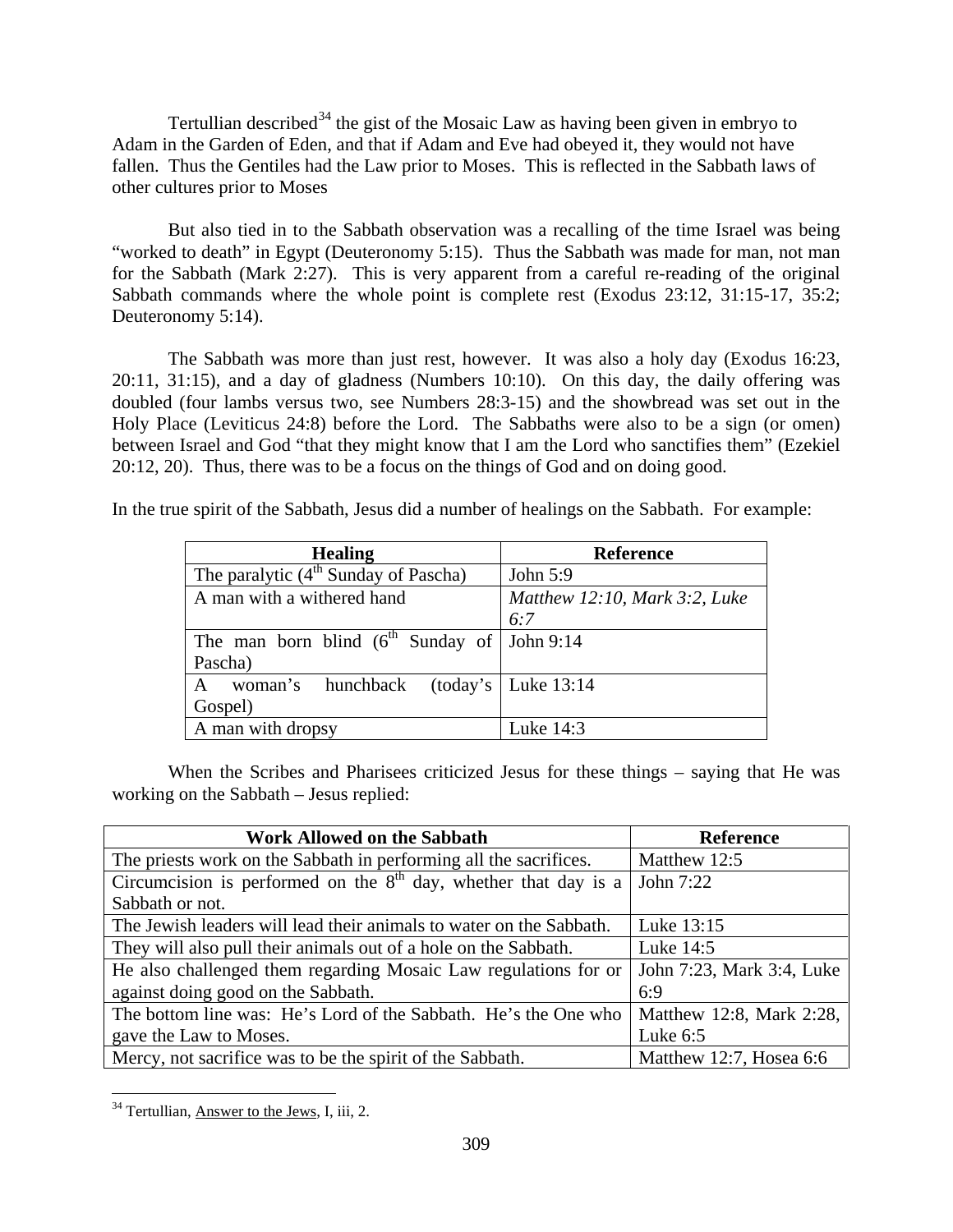The paradoxical aspect of all this confrontation Jesus had with the Jewish leaders over the keeping of the Sabbath is that they thought they were upholding the letter of the Law while Jesus was merely doing good on the Sabbath, which is what the Sabbath was for. And Jesus is Lord of the Sabbath (Matthew 12:6-8, Mark 2:27-28) for He gave the Sabbath Law to Moses and made the Sabbath for man.

John of Damascus stated<sup>[35](#page-27-0)</sup> that the Sabbath rest was made for people who were carnal and worldly. Since they did not devote their whole life to God, the Law bound them, with stiff penalties for disobedience, to devote a small part of their week to distraction from worldly things. Those people who did devote their whole life to God are noted as sometimes "breaking the Sabbath" in doing the Lord's will.

"The seventh day is called the Sabbath and signifies rest. For in it God rested from all His works, as the divine Scripture says; and so the number of the days goes up to seven and then circles back again and begins at the first. This is the precious number with the Jews. God ordained that it should be held in honor, and that in no chance fashion but with the imposition of most heavy penalties for the transgression. And it was not in a simple fashion that He ordained this, but for certain reasons understood mystically by the spiritual and clear-sighted".

"God, knowing the denseness of the Israelites and their carnal love and propensity towards material in everything, made this Law: (1) in order that the servant and the cattle should rest as it is written, for the righteous man regards the life of his beast. (2) In order that when they take their ease from the distraction of material things, they may gather together to God, spending the whole of the seventh day in psalms and hymns and spiritual songs, the study of the divine Scriptures and resting in God".

"For when the Law did not exist and there was no divinely inspired Scripture, the Sabbath was not consecrated to God. But when the Scripture was given by Moses, the Sabbath was consecrated to God in order that on it they, who do not dedicate their whole life to God, and who do not make their desire subservient to Him as though to a Father, may on that day discuss the purpose of the Sabbath. Thus they may abstract a small, truly a most insignificant, portion of their life for the service of God, and this from fear of the chastisements and punishments, which threaten transgressors. For the Law is not made for a righteous man but for the unrighteous. Moses was the first to endure fasting with God for forty days and again for another forty. Thus he afflicted himself with hunger on the Sabbaths, although the Law forbade self-affliction on the Sabbath. But if they should object that this took place before the Law, what will they say about Elijah the Tishbite who accomplished a journey of forty days on one meal? For he, by thus afflicting himself on the Sabbaths not only with hunger but also with the forty days' journeying, broke the Sabbath. Yet God, Who gave the Law, was not angry with him but showed Himself to him on Horeb as a reward for his virtue. And what will they say about Daniel? Did he not spend three weeks without food? And again, did not all Israel circumcise the child on the Sabbath, if

<span id="page-27-0"></span><sup>&</sup>lt;sup>35</sup> John of Damascus, Exposition of the Orthodox Faith, IV, 23.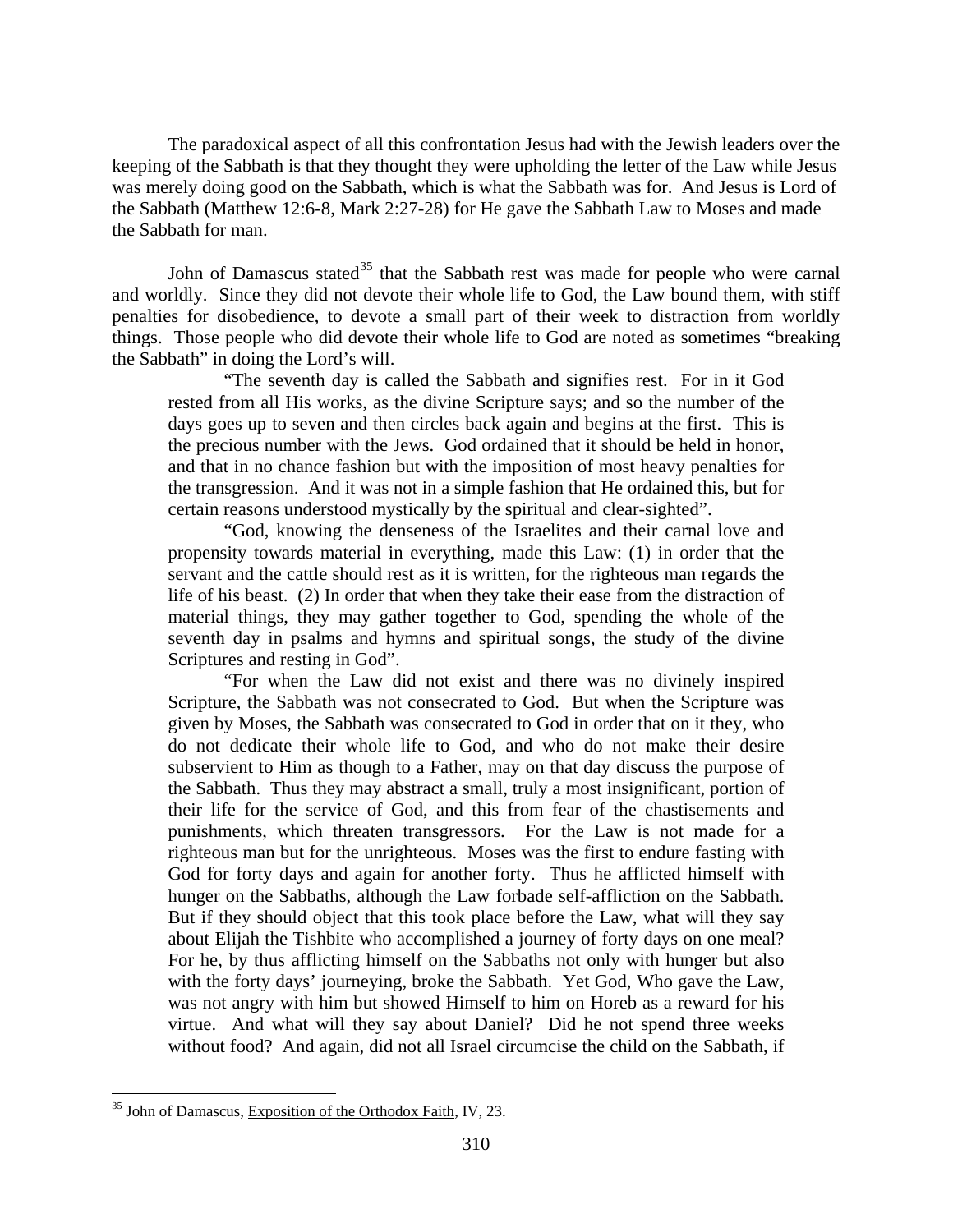it happened to be the eighth day after birth? And do they not hold the great fast<sup>[36](#page-28-1)</sup>, which the Law enjoins if it falls on the Sabbath? And further, do not the priests and the Levites profane the Sabbath in the works of the tabernacle and yet are held blameless? If an ox should fall into a pit on the Sabbath, he who pulls it out is blameless, while he who neglects to do so is condemned. And did not all the Israelites surround the walls of Jericho, bearing the Ark of God for seven days, in which the Sabbath was included? The observance of the Sabbath was devised for the purpose of securing leisure to worship God in order that they might, both servant and beast of burden, devote a very small share to Him and be at rest. For the carnal that were still childish and in the bonds of the elements of the world, were unable to conceive of anything beyond the body and the letter".

#### <span id="page-28-0"></span>**Gospel: Luke 13:10-17**

The Gospel lesson took place in late 29 AD just before the Feast of the Dedication (i.e. Hanukkah or the Festival of Lights, John 10:22) and probably occurred in Perea on the Eastern side of the Jordan as Jesus was heading toward Jerusalem (Luke 13:22). Jesus had been teaching in one of the synagogues on the Sabbath (Luke 13:10) and He used the occasion to give an important teaching on the Sabbath itself. There was a woman who had a severe hunchback or spinal injury such that she couldn't straighten her back (Luke 13:11). Jesus remarked that Satan had bound her like this for 18 years (Luke 13:16). This seems very similar to the affliction of the Patriarch Job by Satan, both in the destruction of his family and property (Job 1:9-22) and the destruction of his health (Job 2:4-10). It would seem like all health problems might be traceable to Satan in some way. For more discussion on this, see the Gospel lesson for the  $6<sup>th</sup>$  Sunday of Luke.

Knowing that He would get a reaction, Jesus called the woman over to Him, laid His hands on her and said, "woman, you are loosed from your infirmity" (Luke 13:12). The Synagogue Ruler (equivalent today to the pastor of a church) rebuked Jesus publicly for doing work on the Sabbath (Luke 13:14). The Synagogue Ruler undoubtedly had the backing of the other attendants and council of the synagogue since Jesus' reply addressed a number of people (Luke 13:15). Jesus' reply compared the practice of the Synagogue Ruler and the others in caring for their animals on the Sabbath. The animals needed to be unbound from their stall and led to water; why couldn't a daughter of Abraham also be unbound? (Luke 13:15,16).

Jesus stated His reply very strongly as a confrontation, calling the Synagogue Ruler a hypocrite (Luke 13:15). The result was that the Synagogue Ruler and his attendants were put to shame while the multitude rejoiced for all the glorious things done by Jesus (Luke 13:17).

Cyril of Alexandria made<sup>[37](#page-28-2)</sup> three points in commenting on this:

1. God had commanded men to rest on the Sabbath. When Jesus gave rest to the crippled woman freeing her from diseases, and the Synagogue Ruler forbid it, plainly it was the Synagogue Ruler and not Jesus who was breaking the Law of the Sabbath.

<span id="page-28-2"></span><span id="page-28-1"></span><sup>&</sup>lt;sup>36</sup> That is, the Day of Atonement (Leviticus 23:27-32)<br><sup>37</sup> Cyril of Alexandria, Commentary on the Gospel of St. Luke, Homily 97, Studion Publishers, Inc., 1983.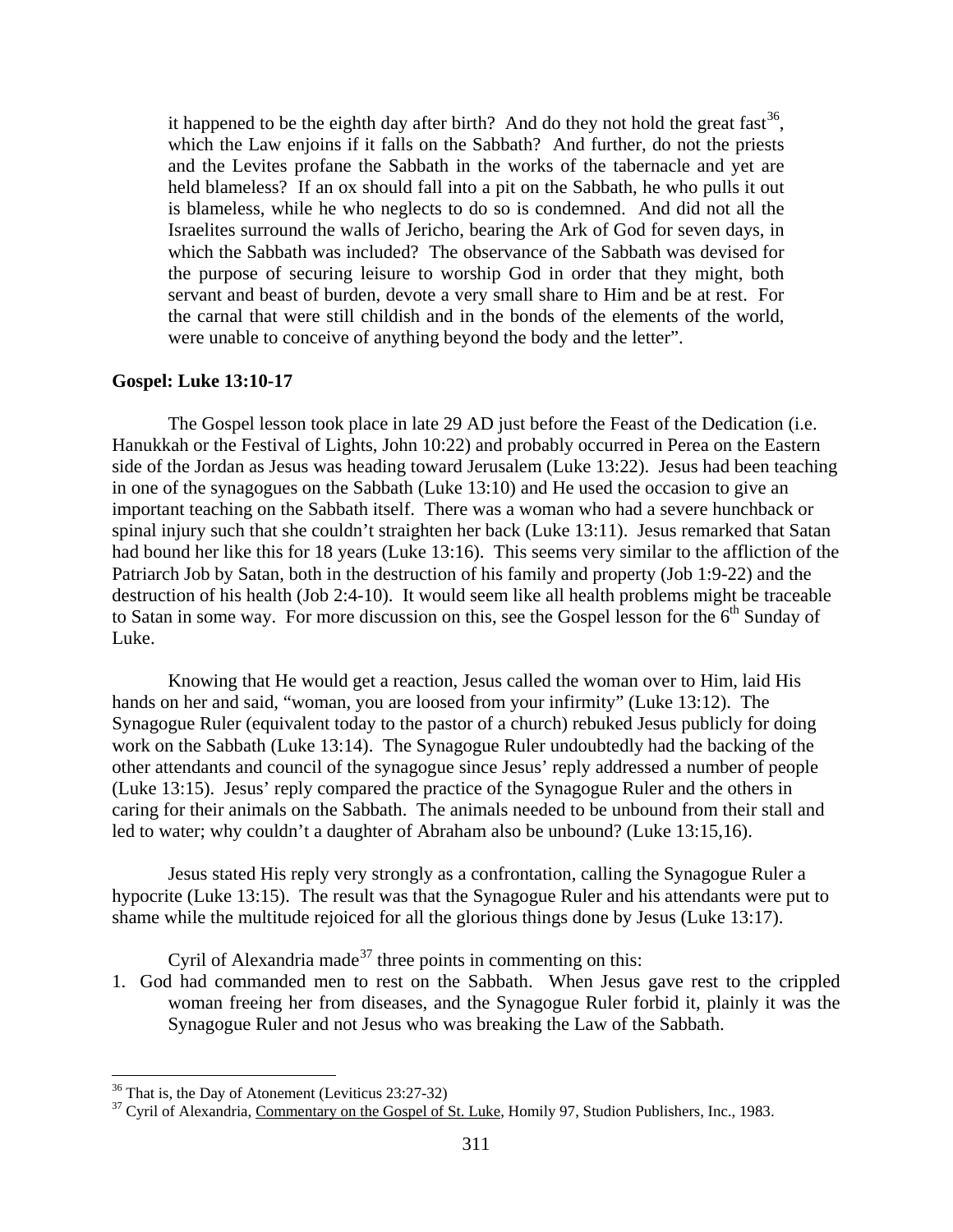- 2. Jesus did no manual labor in healing the woman. If the Synagogue Ruler wished to forbid labor of the mouth, does this mean that one can't sing Psalms or pray on the Sabbath either?
- 3. The Synagogue Ruler was not really angry on account of the Sabbath Law being broken, but because he saw Christ honored and worshipped as God. This was concealed in his heart and the Sabbath Law ruse was just a pretext. For this reason, he was most excellently convicted by the Lord and called a hypocrite.

On another occasion about a year and a half earlier (early 28 AD) in Galilee, the Scribes and Pharisees criticized Jesus for munching on heads of grain that they picked as they walked through the grain fields (Mark 2:23-24). They had interpreted the Sabbath regulations as prohibiting work such as "harvesting grain", even though the Law did not address such minutia as walking and munching.

Later that day in early 28 AD, when Jesus was in the synagogue, they watched Him closely so they would have witnesses against Him if He did any healing on the Sabbath (Mark 3:1-2). Knowing this, Jesus asked a man with a withered hand to step forward (Mark 3:3). Addressing the Scribes and Pharisees, He asked them: "Is it lawful on the Sabbath to do good or to do evil, to save life or to kill?" But they kept silent. Looking around, He was grieved by the hardness of their hearts. So Jesus told the man to stretch out his hand and it was restored. The Pharisees then went out and began plotting with the Herodians (their enemies) on how they might destroy Jesus (Mark 3:4-6).

All this represents taking the Sabbath Law to an unmerciful, legalistic extreme. Christ had said, "For the Son of man is Lord of the Sabbath" speaking of Himself. Referring to our humanity, He said, "The Sabbath was made for man, not man for the Sabbath" (Mark 2:27-28, Luke 6:5). John Chrysostom commented<sup>[38](#page-29-0)</sup> as follows:

"Why then was he punished who was gathering sticks? (Numbers 15:32- 36) If the laws were to be despised at the beginning, of course they would not be observed afterwards".

"The Sabbath at first conferred many great benefits; for instance, it made them gentle towards those of their household, and humane; it taught them God's providence and the creation; it trained them by degrees to abstain from wickedness, and disposed them to regard the things of the Spirit. Did Christ then repeal a thing so profitable? Far from it; no! He greatly enhanced it. For it was time for them to be trained in all things by the higher rules".

Irenaeus stated**[39](#page-29-1)** that the Jewish leaders, in their desire to uphold their traditions, were unwilling to be subject to the Law of God, which prepared them for the coming of Christ.

"For not only by actual transgression did they set aside the Law of God, but they also set up their own law in opposition to it, which is termed, even to the present day, the pharisaical law. In this law they suppress certain things, add others, and interpret others, as they think proper, which their teachers use, each one in particular. Desiring to uphold these traditions, they were unwilling to be

<span id="page-29-0"></span><sup>&</sup>lt;sup>38</sup> John Chrysostom, Homilies on Matthew, XXXIX, 3.

<span id="page-29-1"></span><sup>&</sup>lt;sup>39</sup> Irenaeus, Against Heresies, IV, 12.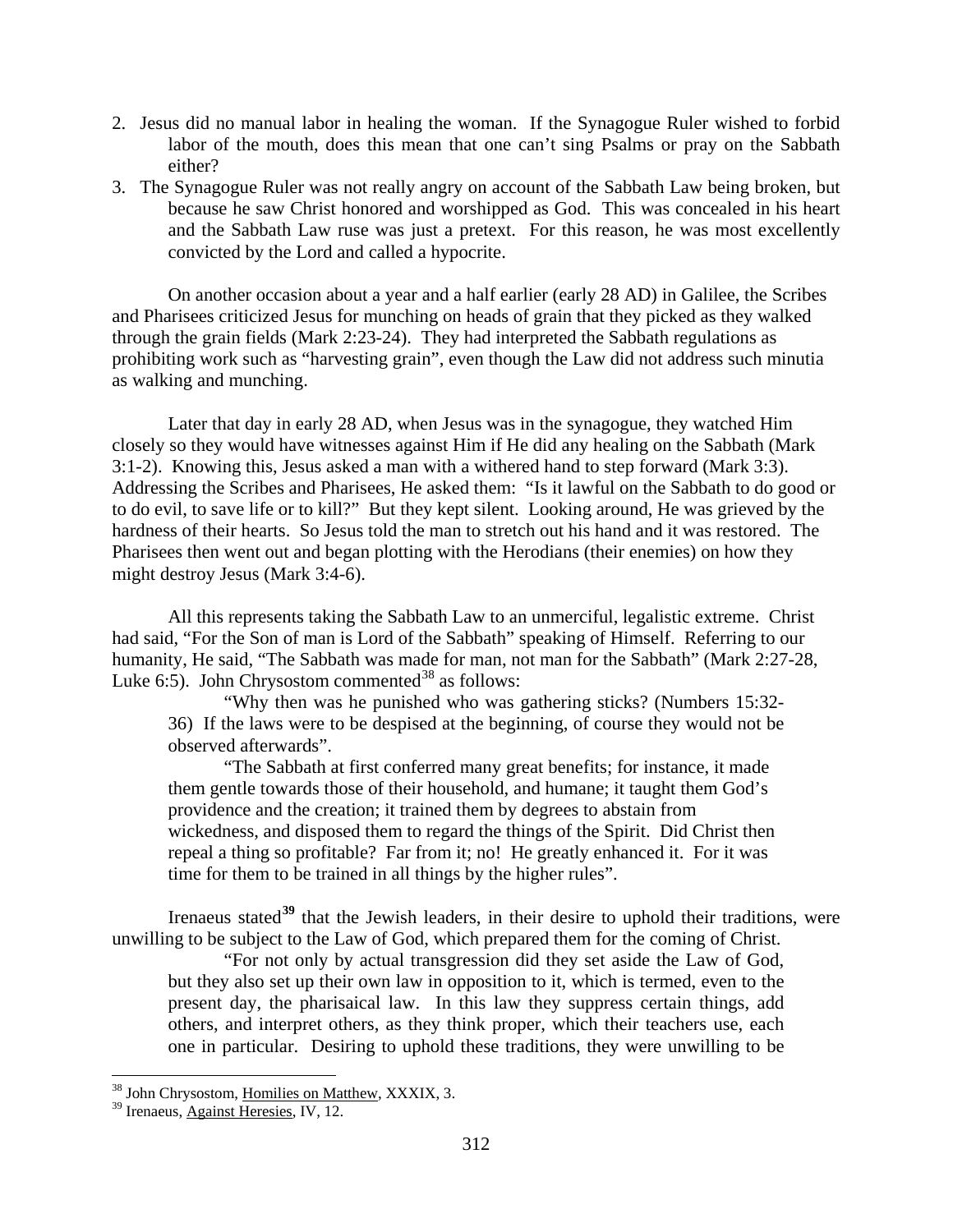subject to the Law of God, which prepared them for the coming of Christ. They even blamed the Lord for healing on the Sabbath, which the Law did not prohibit. For they themselves, in one sense, performed acts of healing upon the Sabbath, when they circumcised a man on that day. But through tradition and the pharisaical Law, they did not blame themselves for transgressing the command of God, and for not keeping the commandment of the Law, which is the love of God".

Chrysostom also stated<sup>[40](#page-30-0)</sup> that Jesus had prepared the Jewish leaders for His healing on the Sabbath by driving the moneychangers and merchandisers out of the Temple. In all His doings, He was clarifying to them various aspects of the Law that He had given to Moses.

"Do you see their excessive malice, and how the benefits done to others incensed them more than reproofs? At one time He said that they made the Temple 'a den of thieves' (Mark 11:15-19), showing that what they sold was gotten by theft, pillage, and covetousness, and that they were rich through other men's calamities; at another time, He called it 'a house of merchandise' (John 2:13-17), pointing to their shameless trafficking. Why did He do this? Since he was about to heal on the Sabbath, and to do many such things, which they thought were transgressions of the Law, in order that He might not seem to do this as though He had come to be some rival God and opponent of His Father, He took occasion to correct any such suspicion of theirs. One who had exhibited so much zeal for the House was not likely to oppose Him who was Lord of the House, and who was worshipped in it".

Tertullian noted $^{41}$  $^{41}$  $^{41}$  that there are distinctions of "work" on the Sabbath: God's work and man's work. Christ sought to clarify this distinction with the Jewish leaders and included a number of examples. As the "Lord of the Sabbath", He could have annulled the Sabbath, since it was He that instituted it, but He didn't since God's work continues today.

"The Pharisees were in utter error concerning the Law of the Sabbath, not observing that its terms were conditional, when it commanded rest from labor, making certain distinctions of labor. For when it says, 'In it you shall not do any work of yours' (Exodus 20:10), by the word *yours* [42](#page-30-2) it restricts the prohibition to human work — which everyone performs in his own employment or business and not to divine work. Now the work of healing or preserving is not proper to man, but to God. So in the Law it says, 'You shall not do any manner of work in it' (Exodus 12:16 LXX), except what is to be done for any soul, that is to say, in the matter of delivering the soul<sup>[43](#page-30-3)</sup>; because what is God's work may be done for the salvation of the soul. When Christ wanted to initiate them into this meaning of the Law by the restoration of the withered hand, He asked, 'Is it lawful on the Sabbath to do good, or not? To save life, or to destroy it?' (Luke 6:9) In order that He might remind them what works the Law of the Sabbath forbids and what

<span id="page-30-2"></span>

<span id="page-30-1"></span><span id="page-30-0"></span><sup>&</sup>lt;sup>40</sup> John Chrysostom, <u>Homilies on John</u>, XXIII, 2.<br><sup>41</sup> Tertullian, <u>Five Books Against Marcion</u>, II, ii, 4, 12.<br><sup>42</sup> Tertullian connects this to the previous verse "all your work".<br><sup>43</sup> That is, saving life.

<span id="page-30-3"></span>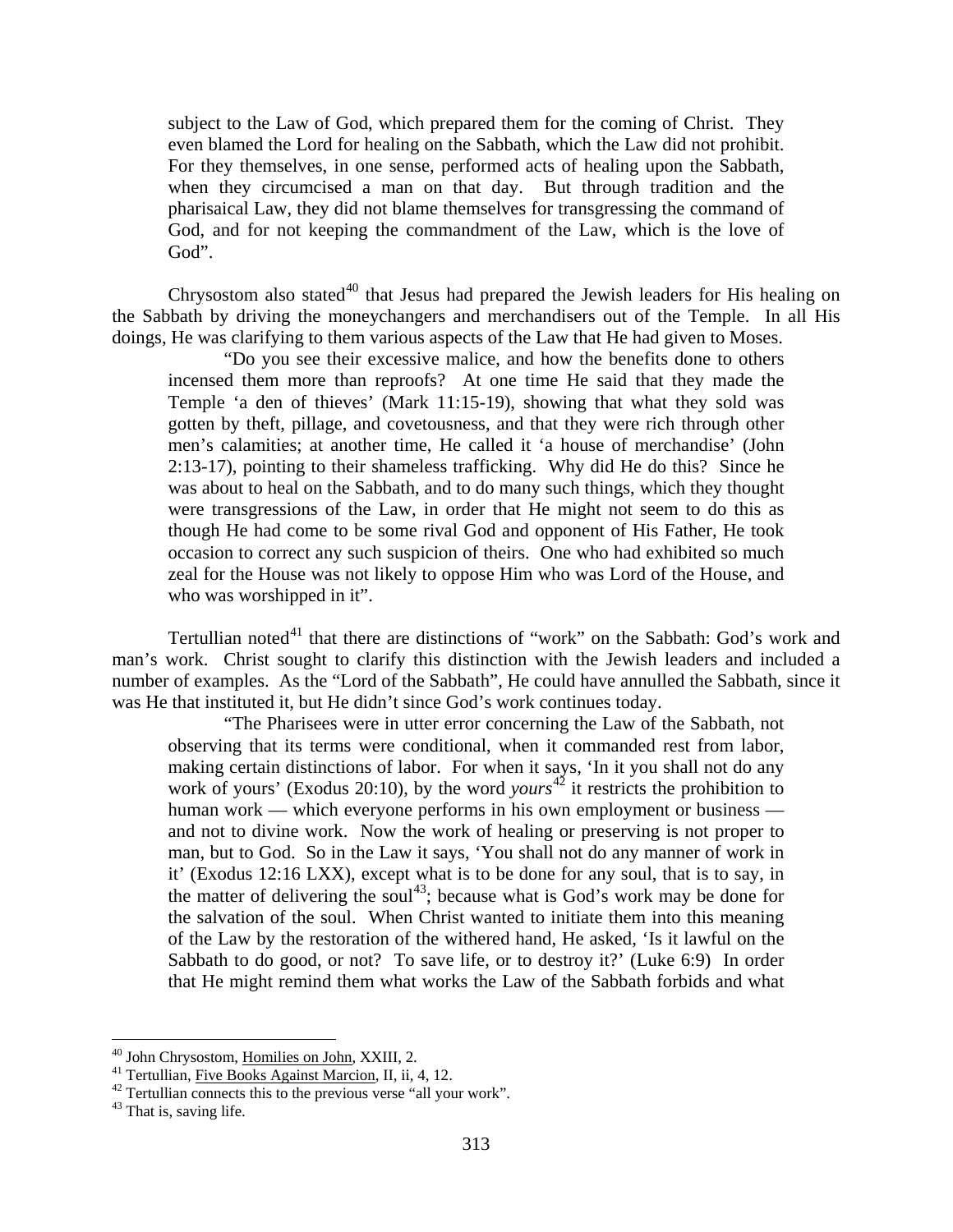it commands, He was called 'Lord of the Sabbath' (Luke 6:5), because He maintained the Sabbath as His own institution".

"Even if He had annulled the Sabbath, He would have had the right to do so, as being its Lord, and as He who instituted it. But He did not utterly destroy it, in order that it might be plain that the Creator did not break the Sabbath, even at the time when the ark was carried around Jericho. That was really God's work, which He had ordered for the sake of the lives of His servants when exposed to the perils of war".

"He has in a certain place expressed an aversion of Sabbaths, by calling them *your Sabbaths* (Isaiah 1:13-14 LXX), reckoning them as men's Sabbaths, not His own, because they were celebrated without the fear of God by a people full of iniquities, and loving God 'with the lip, not the heart' (Isaiah 29:13). He put His own Sabbaths (those, that is, which were kept according to His prescription) in a different position. By the same prophet, in a later passage, He declared them to be 'true, delightful, and inviolable' (Isaiah 58:13, 56:2). Thus Christ did not at all rescind the Sabbath. He kept the Law, and did a work, which was beneficial to the life of His disciples, for He indulged them with the relief of food when they were hungry (Matthew 14:15-20), and cured the withered hand (Matthew 12:9-14). In each case, He stated, 'I came not to destroy the Law, but to fulfill it' (Matthew 5:17). He fulfilled the Law, while interpreting its condition. Moreover, He exhibited in a clear light the different kinds of work, while doing what the Law excuses from the sacredness of the Sabbath, while imparting to the Sabbath day itself an additional sanctity by His own action. In like manner, the prophet Elisha, on this day, restored to life the dead son of the Shunammite woman (2 Kings 4:32-37). It was *proper employment* for the Sabbaths of old to do good, to save life, not to destroy it; Christ introduced nothing new, which was not after the example, the gentleness and the mercy of the Creator. He fulfilled the prophetic announcement, 'The weak hands are strengthened', as were also 'the feeble knees' (Isaiah 35:3) of the two paralytics" (Mark 2:1-12, John 5:1-9).

Sometime during the 1<sup>st</sup> Century, Christians began meeting for worship on Sunday rather than Saturday, which was the traditional Sabbath. This was done to proclaim the Resurrection, which occurred on a Sunday, and also to distance themselves from the unrighteous Jews. The Apostle John refers to this in Revelation 1:10, where Revelation was written in about 95 AD. Ignatius of Antioch (107 AD) refers<sup>[44](#page-31-0)</sup> to the Lord's Day having replaced the Sabbath as the time for worship. The Didache also refers<sup>[45](#page-31-1)</sup> to the Lord's Day. Sunday was seen then as comparable to the eighth day of the Feast of Tabernacles. The Feast of Tabernacles represented the coming of the Kingdom of God in Glory and the eighth day of the feast – a Sabbath – represented the Feast as stretching into eternity. It was on this eighth day – the Great Day – that Jesus stood up and said, "If anyone thirsts, let him come to Me and drink. He who believes in Me, as the Scripture has said, out of his heart will flow rivers of living water" (John 7:37-38). Where the living water refers to the Holy Spirit (John 7:39)!

<span id="page-31-1"></span><span id="page-31-0"></span><sup>&</sup>lt;sup>44</sup> Ignatius of Antioch, <u>Epistle to the Magnesians</u>, 9:1.<br><sup>45</sup> The Didache, or the Teaching of the Twelve, from the late 1<sup>st</sup> or early 2<sup>nd</sup> Century, 14:1.